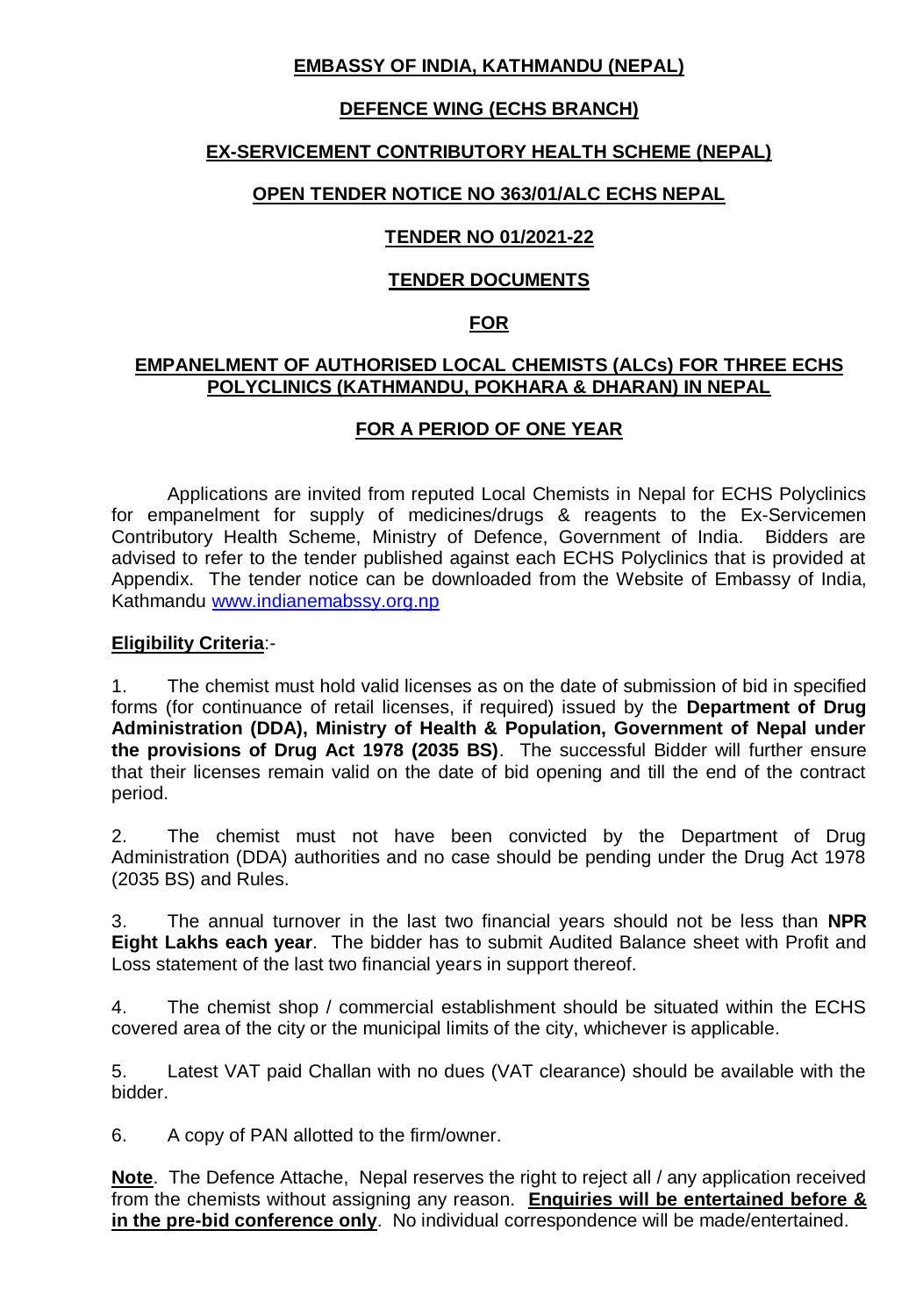**Appendix**

#### **EMBASSY OF INDIA, KATHMANDU (NEPAL)**

#### **DEFENCE WING (ECHS BRANCH)**

#### **EX-SERVICEMEN CONTRIBUTORY HEALTH SCHEME (NEPAL)**

#### **OPEN TENDER NOTICE NO 363/01/ALC ECHS NEPAL**

#### **TENDER NO 01/2021-22**

#### **TENDER DOCUMENTS**

#### **FOR**

## **EMPANELMENT OF AUTHORISED LOCAL CHEMISTS (ALCs) FOR THREE ECHS POLYCLINICS (KATHMANDU, POKHARA & DHARAN) IN NEPAL**

#### **FOR A PERIOD OF ONE YEAR**

The Ex-Servicemen Contributory Health Scheme (ECHS) is providing comprehensive medical care facilities to the Ex-Servicemen (Indian Armed Forces) and their dependents for all known diseases covered under the scheme. As part of this Scheme, the beneficiaries are entitled to medical consultation and supply of medicines/ drugs & lab reagents from the ECHS Polyclinics. ECHS aspires to ensure timely supply of medicines/drugs & reagents to its beneficiaries and polyclinics. With this objective, the Defence Attaché, Embassy of India, Kathmandu (Nepal), for & on behalf of the President of India, invites tenders from eligible local chemists for supply of medicines/drugs & lab reagents to the ECHS Polyclinics in Nepal through Tender.

| Work       | Scope of EMPANELMENT OF AUTHORISED LOCAL CHEMISTS (ALCS) FOR<br>THREE ECHS POLYCLINICS (KATHMANDU, POKHARA & DHARAN) IN<br><b>NEPAL</b> |
|------------|-----------------------------------------------------------------------------------------------------------------------------------------|
| <b>EMD</b> | To be submitted NPR 24,000/- (Rupees Twenty Four Thousand Only) for<br>each ECHS Polyclinic, in the form of Demand Draft                |

**Interested parties may view and download the tender document containing the detailed terms & conditions, free of cost from the website of Embassy of India, Kathmandu.** 

**[https://www.indianembassy.org.np](https://www.indianembassy.org.np/)**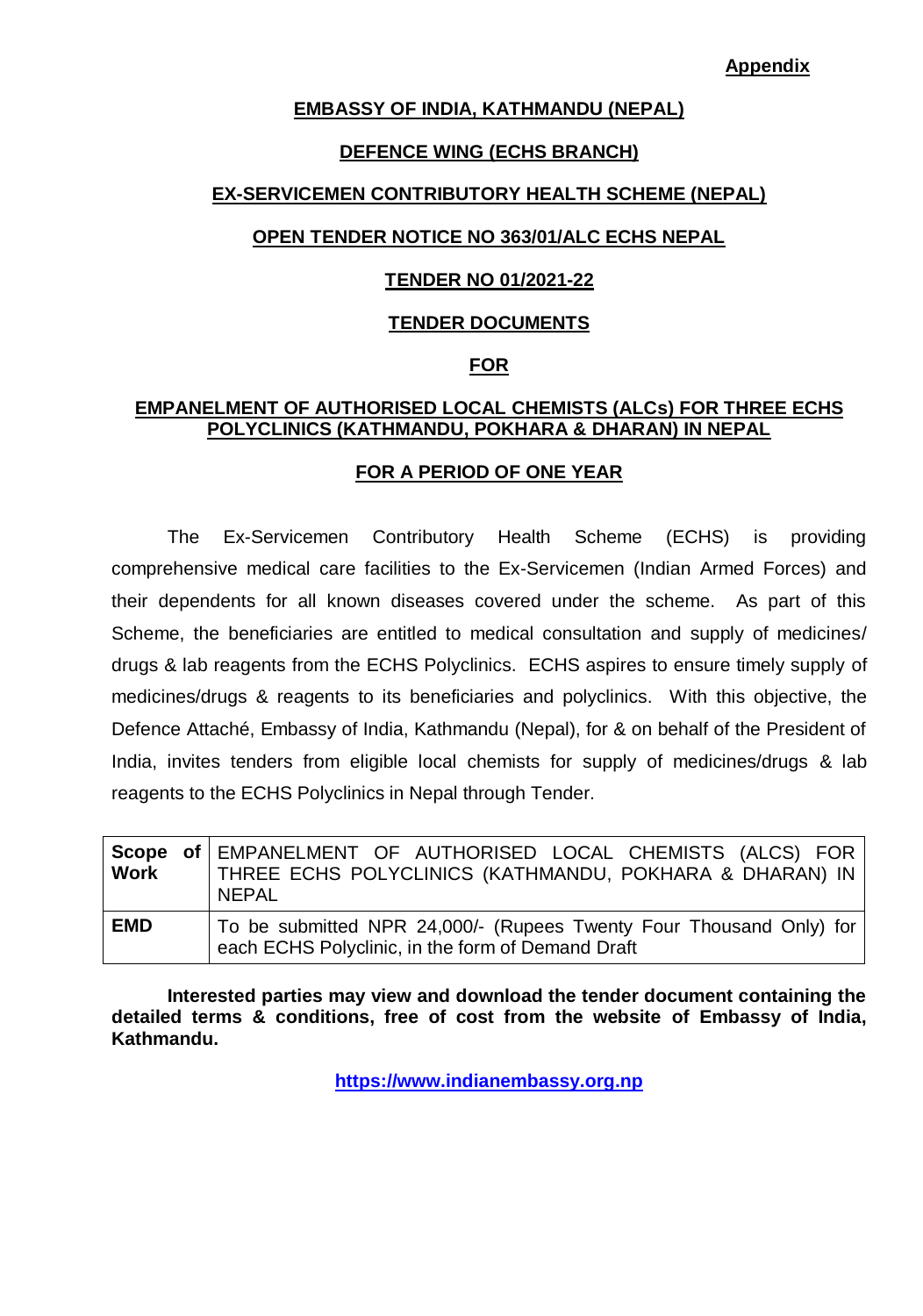# **SECTION - I**

## 1. **SCOPE OF WORK**

The empaneled chemist to be known as Authorized Local Chemist (ALC) will supply the medicines/drugs & reagents **at the agreed uniform rate of discount on MRP (inclusive of all taxes) as mentioned at Para 5, Part 2 Sub Para (a) of Commercial Bid** in the stipulated time against the indents/authority slip issued by the ECHS Polyclinics at Kathmandu, Pokhara & Dharan to which the chemist is attached.

## 2. **ELIGIBILITY**

2.1 The chemist shop should be in existence continuously for at least last two financial years. (Copy of licenses held for last two years have to be placed with the bid document).

2.2 The chemist shop should be situated within the ECHS Polyclinics covered area.

2.3 The annual turnover of the bidder should not be less than Nepali Rupees Eight Lakh (NPR 8.00 Lakhs). The bidder has to submit an Audited Balance Sheet with Profit and Loss statement and Balance Sheet of the previous two years in support thereof.

2.4 The chemist must hold a valid license continuously for last two years **2019-20 & 2020-21** issued by Drug Controller Authority of the State for running the chemist shop, as on date of submission of Bid and also on the date of Bid opening. The successful Bidder will further ensure that their licenses remain valid till the end of the contract period. (All the relevant documents have to be submitted with the tender while submitting the tender).

2.5 The chemist must not have been convicted by the State drugs authorities and no case should be pending against him and he should submit **'Non Conviction Certificate'** from the **State Drug Controller**.

2.6 A copy of the latest VAT deposit challan with no dues should be available. A copy of the same to be submitted with the Bid Documents.

#### 3. **COST OF BIDDING**

Prospective bidder chemist shall bear all the costs associated with the preparation and submission of the bid. ECHS (Nepal) in no case will be responsible or liable for these costs regardless of conduct or outcome of the tender process.

#### 4. **PRE BID MEETING**

4.1 A pre-bid meeting open to all prospective bidders will be held as per CRITICAL DATE SHEET in the **Office of the Defence Attaché**, Defence Wing, Embassy of India, Kathmandu (Nepal) where in the prospective bidders will have an opportunity to obtain further information and clarifications regarding work and the tender terms & conditions.

4.2 The prospective bidders are free to ask for any additional information and seek clarifications concerning the work either in writing or orally. The clarification given shall be common and applicable to all. No individual correspondence shall be entertained by ECHS (Nepal) thereafter with the prospective bidders/their representatives.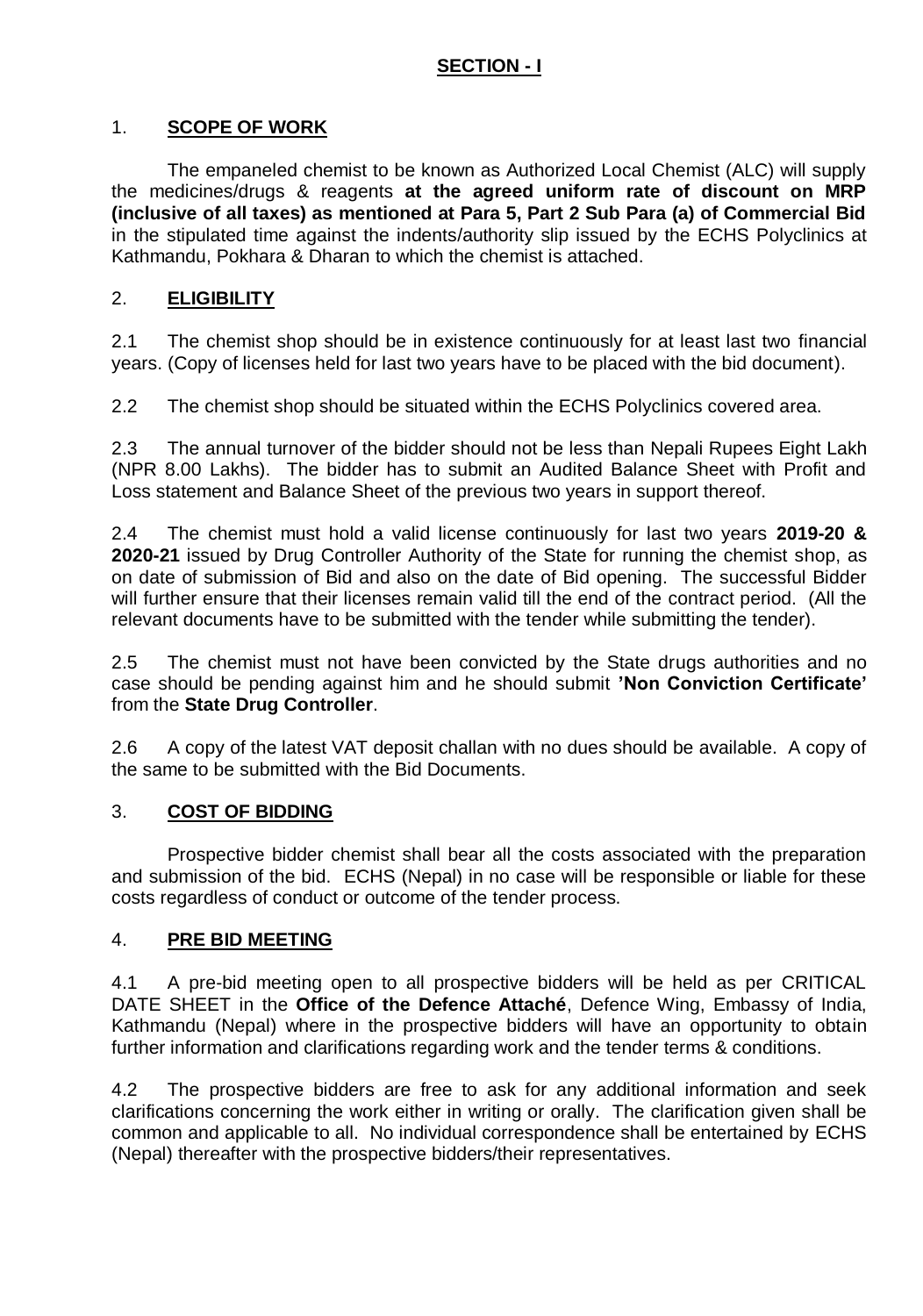## **Availability of Tender**

The tender document is available for downloading at Embassy of India, Kathmandu website i.e. **[www.indembkathmandu.gov.in](http://www.indembkathmandu.gov.in/)**

Prospective bidder Chemist shall bear all the costs associated with the preparation and submission of the bid. ECHS (Nepal) in no case will be responsible or liable for these costs regardless of conduct or outcome of the Tender process.

### 5. **BIDDING PROCEDURE, SIGNING AND SUBMISSION OF BIDS**

5.01 The bidder must submit his bid in two parts as mentioned below:-

## **Part 1**: **Called "Technical Bid" containing**:-

(a) **Earnest Money**: The bidders are required to submit NPR 24,000/- (Rupees Twenty Four Thousand Only) separately for each ECHS Polyclinic through a Demand Draft payable in the name of "ECHS Public Fund Account" as Earnest Money. The bidders can apply to bid for any number of ECHS Polyclinics & **one EMD per Polyclinic** will be required per bidder. The demand draft must be issued by a Scheduled Bank. EMD as Demand Draft in Original should be submit to the O/o Assistant Military Attaché (ECHS), Embassy of India, Kathmandu (Nepal) to be deposited by hand well before the last date and time of bid submission. The Bid of those Bidders will not be opened where the EMD is not received physically as stated above.

(b) **Documents establishing Bidders eligibility (Technical Bid)**: The following documents should first be self-attested by the authorized signatory of the bidder and then should be submit the tender as mentioned below:-

(i) Demand Draft for NPR 24,000/- (Rupees Twenty Four Thousand Only) separately for each ECHS Polyclinic. The Bidder will also provide details of bank address, account no. etc & one cancelled cheque for refund of EMDs.

(ii) Duly attested copy each of the valid Drug Licenses for the last two financial years **2019-20 & 2020-21** and each of valid license held by the bidder as on the date of submission of Bid in specified forms issued by the Drug Control Authority of the State under the provisions of Drugs and Cosmetics Act. The successful Bidders will ensure that their licenses remain valid on the date of bid opening and till the end of the contract period.

(iii) Copy of Declaration of bidder as per Annexure – 'III' duly signed.

(iv) Copy of the relevant deeds e.g. Proprietorship/Partnership Deed or as per clause 5.02 (b) i, ii, iii, of the tender document.

- (v) Photocopy of latest VAT Deposit Challan with no dues.
- (vi) Non conviction certificate from State Drugs Controller.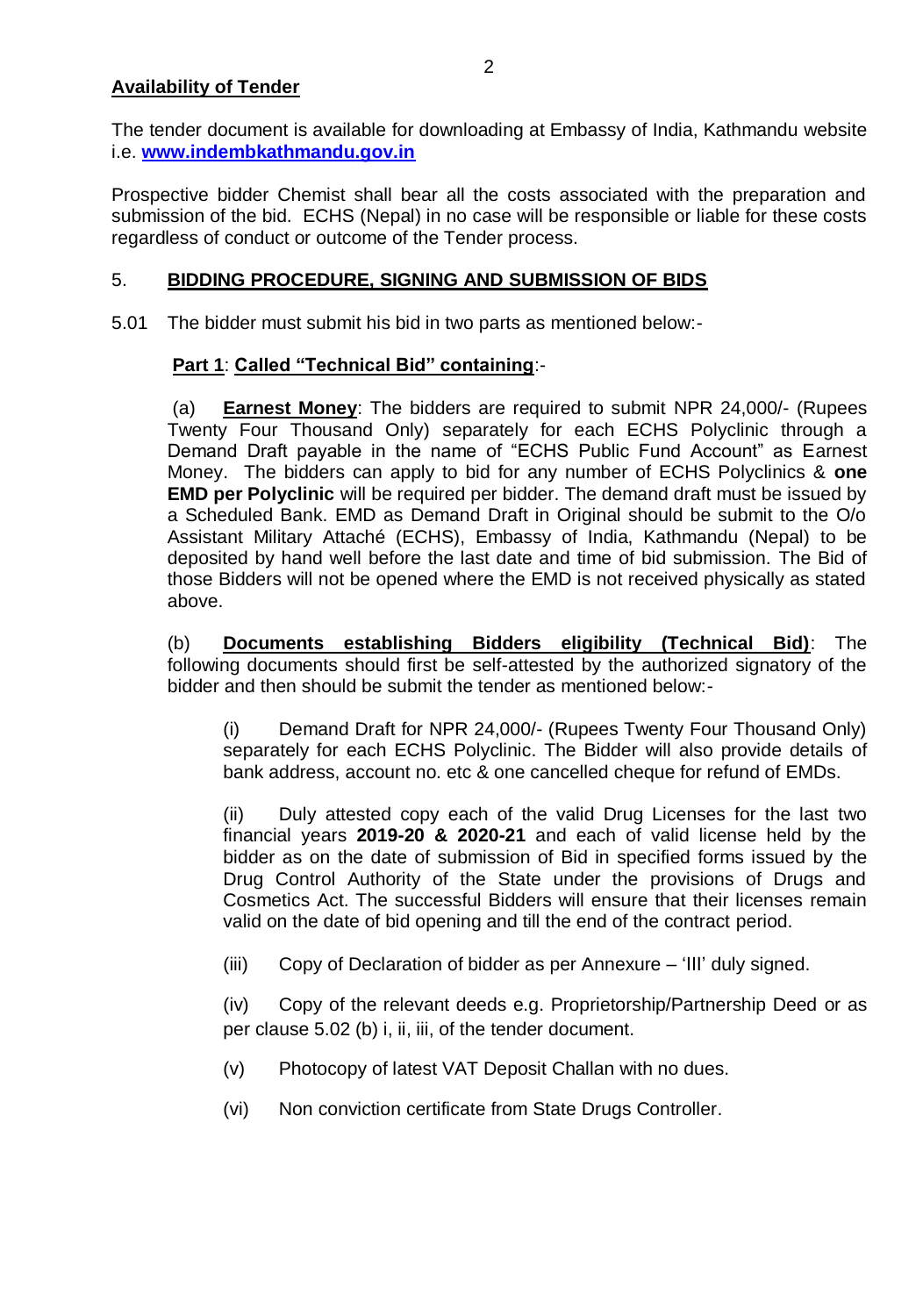(vii) Copies of the audited balance sheets for the last two financial years **2019-20 & 2020-21** to establish the turnover of the bidder.

(viii) Proof of purchase of bar code scanning and labeling facility including bar code reader and label maker by the bidder.

(ix) Copy of PAN Card of Proprietor or the firm as the case may be & ITRs for the last two financial years **2019-20 & 2020-21**.

(x) An undertaking on the letter head of the Firm/Company to the effect that "The Bidder has gone through all the Terms & Conditions of the Tender document & the same are acceptable to the Tenderer".

(xi) Copy of Affidavit stating that the contract of the bidder, if empaneled earlier, was not terminated by ECHS in the preceding three years.

All pages should be numbered in the same order as above and the check list for above documents showing page nos should be submitted along with the documents).

#### **Part 2: Called "Commercial Bid" which shall contain**:-

(a) Duly filled prescribed Bid form (Price Bid as per Annexure 'IV') containing the discount offered.

#### **NB: Bids offering less than 15% overall discount will be out rightly rejected**.

5.02 (a) The Bid is liable to be rejected, if the requisite information / documents have not been furnished as asked for in **Clause - 5.01 (b)**.

(b) Individual signing the Bid and other documents must specify whether she/he signs as:-

(i) A sole proprietor of the firm, or constituted attorney of such proprietor.

(ii) A partner of the firm, if it is a partnership firm and in this case he must have a clear legal authority to sign, answer and admit to refer disputes to arbitration.

(iii) Constituted Attorney/Authorized Signatory, if it is a company

#### **Note**: -

1. In case of (ii) above a copy of the Partnership Deed, General Power of Attorney, duly attested by a notary public and an affidavit to the effect that all the partners admit execution of the partnership and the General Power of Attorney be submitted.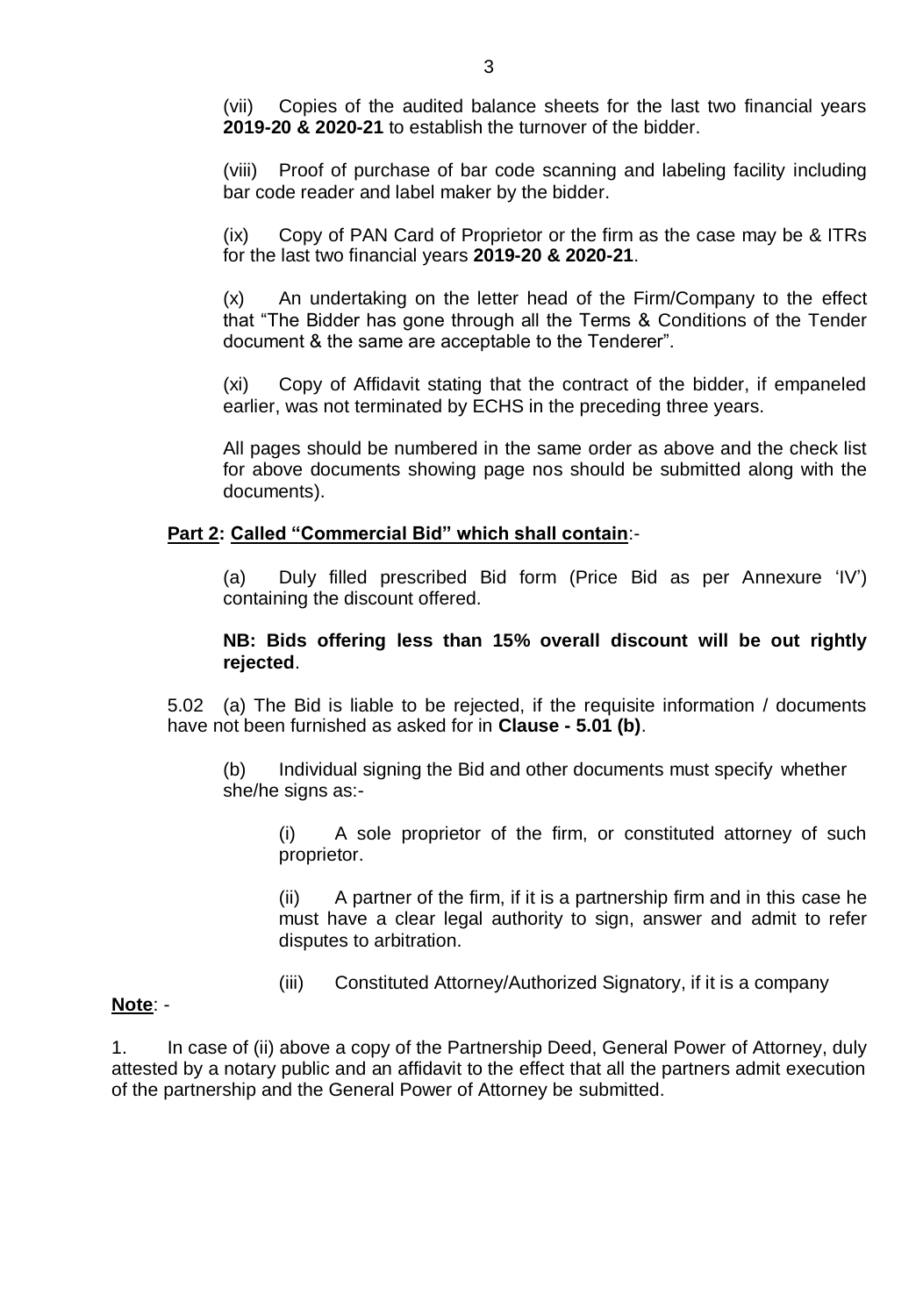2. In case of partnership firm, where no authority to refer disputes concerning the business or the partnership has been conferred on any such partner, the Bid and all other related documents must be signed by every partner of the firm. A person signing the Bid form or any documents forming part of the bid on behalf of another, shall be deemed under warranty that he has authority to bind with his acts such other person. If on enquiry, it appears that the person so signing has no authority to do so, ECHS (Nepal), without prejudice to other Civil and Criminal remedies can cancel the contract and hold the signatory responsible for all costs and conveyances arising there from.

# **5.03 PERIOD OF VALIDITY OF BIDS**

The Bids shall be valid for acceptance for 90 days after the date of bid opening prescribed by the ECHS (Nepal) and shall be further extendable by another 30 days at the request of ECHS (Nepal).

## **5.04 PERIOD OF CONTRACT**

The contract shall initially be for a period of one year from the date of the signing of contract. However, the contract may be extended further for another year on the same terms & conditions of contract, strictly on the basis of satisfactory performance, at the sole discretion of Defence Attaché, Embassy of India, Kathmandu (Nepal).

## **5.05 RIGHT TO ACCEPT/REJECT ANY BID**

The Defence Attaché, Embassy of India, Kathmandu (Nepal) reserves the right to accept or reject any bid, and to annul the bidding process and reject all bids at any time without thereby incurring any liability to the affected Bidder or Bidders or any obligation to inform the affected Bidder or Bidders of the grounds for the ECHS action. The Defence Attaché, Embassy of India, Kathmandu (Nepal) doesn't pledge himself to accept the highest discount offering Bid or any Bid and reserves to himself the right of accepting the whole or any part of the Bid and Bidder shall supply the medicines at the rates quoted.

# **5.06 PERFORMANCE SECURITY GUARANTEE**

The successful bidder will have to furnish a Performance Security for an amount equivalent to 5% of the expected business (in respect of each ECHS Polyclinic to be allotted to him in the form of either a Bank Guarantee, valid for 6 months beyond the term of the contract, issued by a scheduled bank as per format at Annexure – 'I' or a Demand Draft issued by a Scheduled Bank. If by Demand Draft, it should be favoring "ECHS Public Fund Account"; and, if in the form of a bank guarantee, favoring "Assistant Military Attaché (ECHS), Nepal". No claim shall be made against Government of India / Assistant Military Attaché (ECHS), Embassy of India, Kathmandu (Nepal) in respect of interest accrued, if any, due on the Performance Security deposit. In case of extension of contract for another year the Performance Guarantee should be renewed to ensure that it remains valid up to six months beyond the validity of the extended contract period. Bidder should ensure validity of Performance Security for extended period.

#### **5.07 CORRUPT OR FRAUDULENT PRACTICES**

(i). ECHS (Nepal) requires that the Bidders observe the highest standards of ethics and conduct during the tender process and afterwards during the execution of such contract.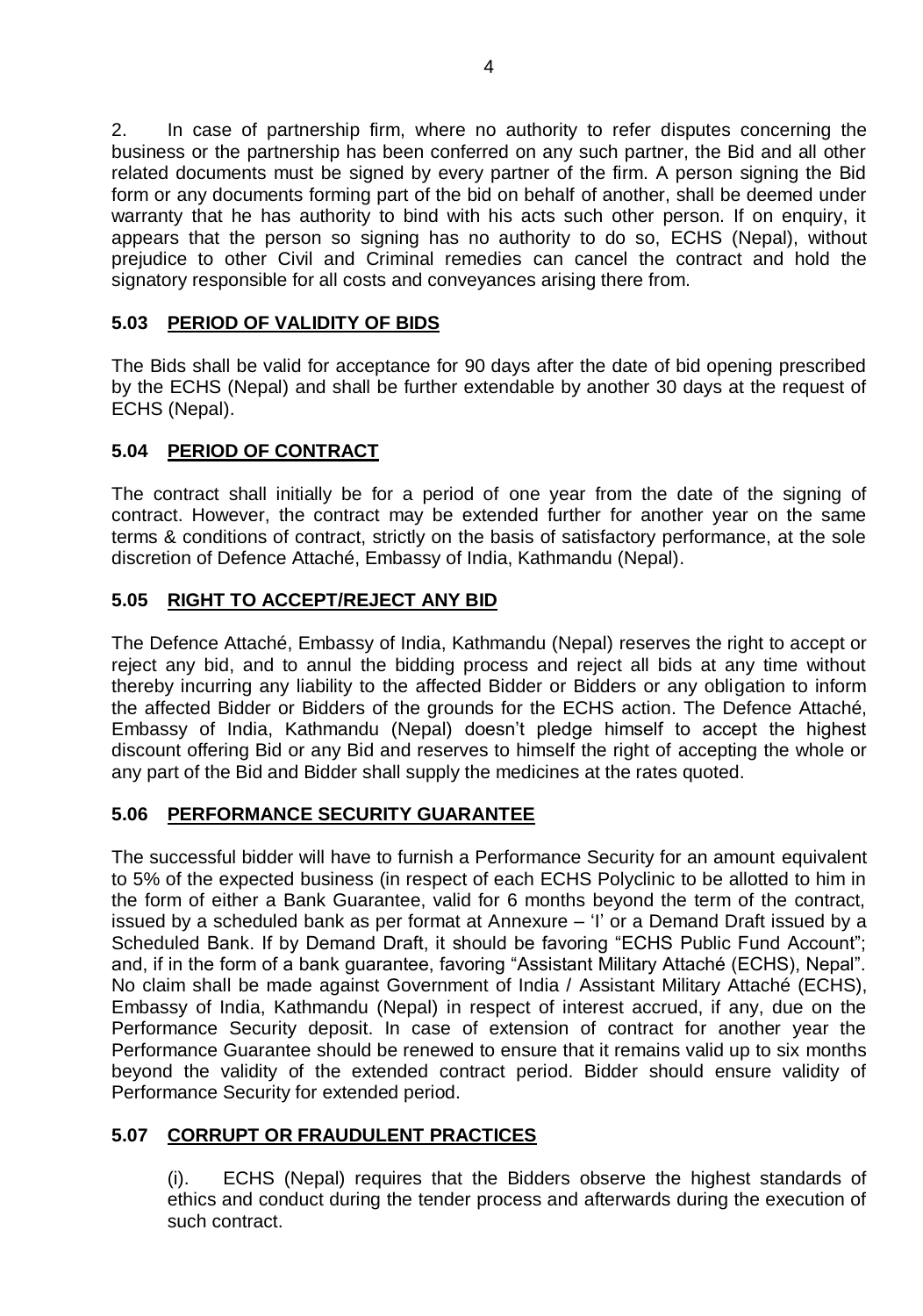(ii) In pursuance of this policy, the terms and conditions are set forth as follows:-

(a) "Corrupt practice" means the offering, giving, receiving or soliciting of anything of value to influence the action of the public official in the tender process or in the process of execution of contract; and

(b) "Fraudulent practice" means misrepresentation or concealment of any material facts in order to influence the tender process or execution of a contract to the detriment of ECHS (Nepal), and includes collusive practice among bidder (prior to or after bid submission) designed to establish bid prices at artificial non-competitive levels and to deprive ECHS (Nepal) of the benefits of free and fair competition.

(iii) ECHS will reject a proposal for award of contract, if it determines that the bidder recommended for award has engaged himself in corrupt or fraudulent practices while competing for the contract in question.

(iv) ECHS (Nepal) will declare a firm ineligible, either indefinitely or for a specified period of time, for award of the contract if at any time it determines that the firm was engaged in corrupt and fraudulent practices while competing for or in executing the contract.

(v) Any concealment of fact like blacklisting or non-performance in earlier contract will make the Bid inadmissible.

#### **5.08 FORFEITURE**

The Earnest Money may be forfeited if a Bidder withdraws its tender during the period of bid validity or in case of a successful Bidder, if the Bidder fails:-

- (i) To sign the contract in accordance with the terms and conditions.
- (ii) To furnish Performance Security as specified in the terms and conditions.

#### **6. SUBMISSION OF BIDS**

**The bidders will submit all the bid documents for all three locations i.e. Kathmandu, Pokhara and Dharan to the following address by hand :-**

**ECHS Branch Embassy of India Kathmandu (Nepal) Phone No - 01-4001569**

**6.1** NA

**6.2** In case, the day of bid submission/opening is declared Holiday by Govt. of India, the next working day will be treated as day for submission/opening of bids. There will be no change in the timings.

**6.3** Bids NOT submitted as per the specified format and nomenclature will be out rightly rejected

**6.4** Conditional/Ambiguous bids will be out rightly rejected.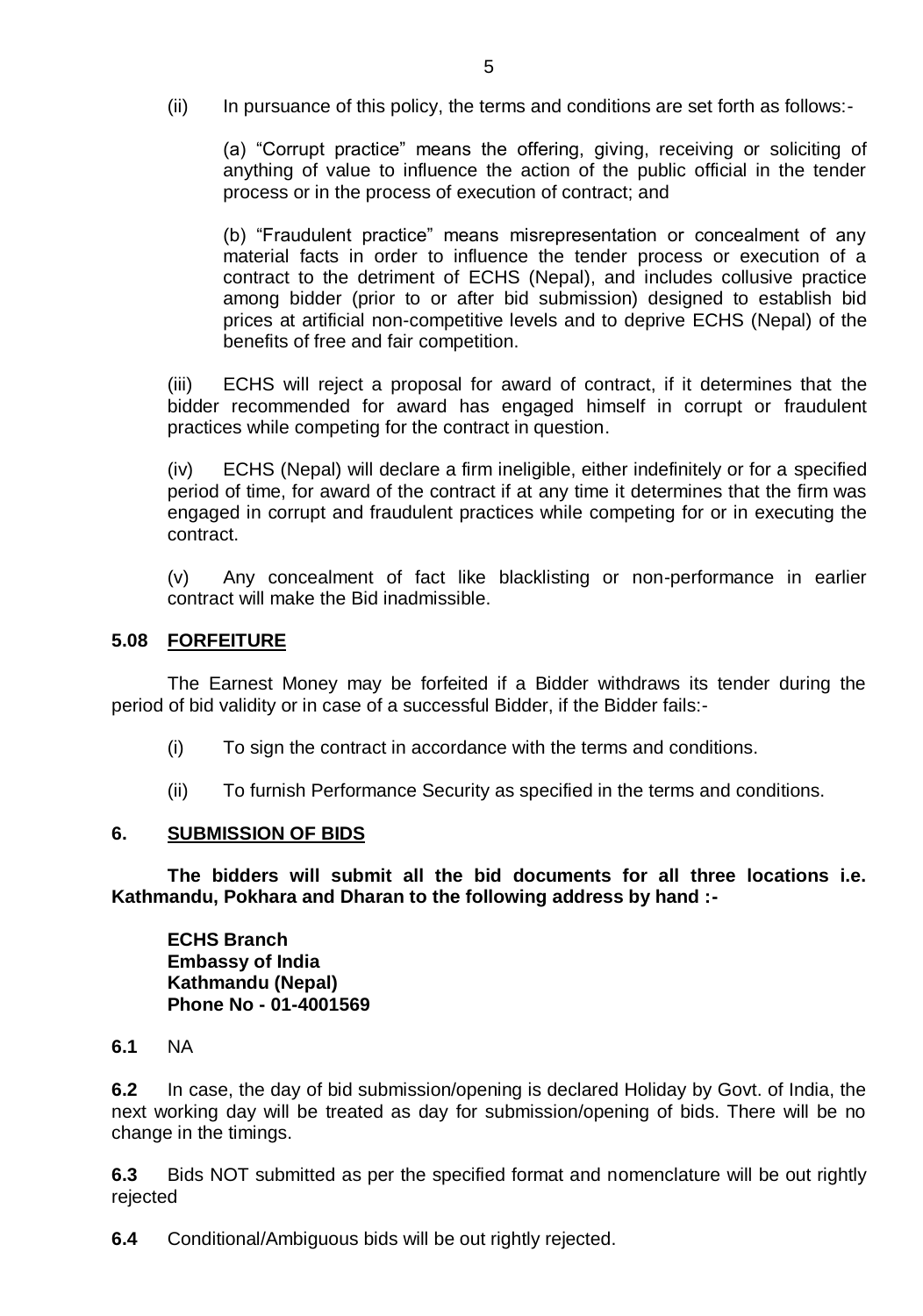**6.5** The offers submitted by telegram/ fax/ E-mail etc. shall NOT be considered. No correspondence will be entertained on this matter.

# **7**. **PRICING**

The bidder should quote uniform discount in percentage terms on the Maximum Retail Price (MRP) (inclusive of all taxes) printed on the strip/ Bottle/ unit packed, in respect of all items of supplies to be made under the Contract. The quoted offer of Discount shall be on the MRP inclusive of all taxes and shall remain firm and fixed for the entire duration of the contract.

# **8. INSPECTION OF BIDDERS PREMISES**

If the Technical Bid on the basis of the documents mentioned in this section appears to be in fulfillment of eligibility, the premises of bidders will be inspected by a team of authorized officers/officials of ECHS Branch, Embassy of India, Kathmandu (Nepal) :-

(a) Physical verification of location of the retail shop within the limits of ECHS covered area of the Zone for which the bid has been submitted.

(b) Verification of original documents of those submitted earlier during the bid.

(c) Availability of proper cold-chain maintenance facilities and power back up systems.

(d) Assess availability of adequate stock of medicines and financial viability etc before opening the Commercial Bid.

(e) Bar code scanning and labeling facility including bar code reader and label maker and software.

In case, the team is not satisfied with the veracity of the claims of the bidder, he will be declared ineligible for participation in the further processes and his Commercial Bid will not be opened.

# **9. OPENING OF BIDS**

**9.1** Bids shall be opened through the tender received along with Demand Draft of EMD will be opened in presence of bidders representative who wish to remain present. Bid received without EMD will be rejected straight way.

**9.2 Technical bid of only those bidders, who are found eligible as per eligibility criteria, will be opened afterwards.** 

**9.3 Financial bids of only those bidders, whose bids found technically qualified, by the Technical/Financial Evaluation Committee, will be opened subsequently for further evaluation.** 

#### **10. MISCELLANEOUS**

**10.1** The Defence Attaché (ECHS), Nepal reserves the right to enter into parallel contracts simultaneously or at any time during the period of this contract, with one or more eligible chemists.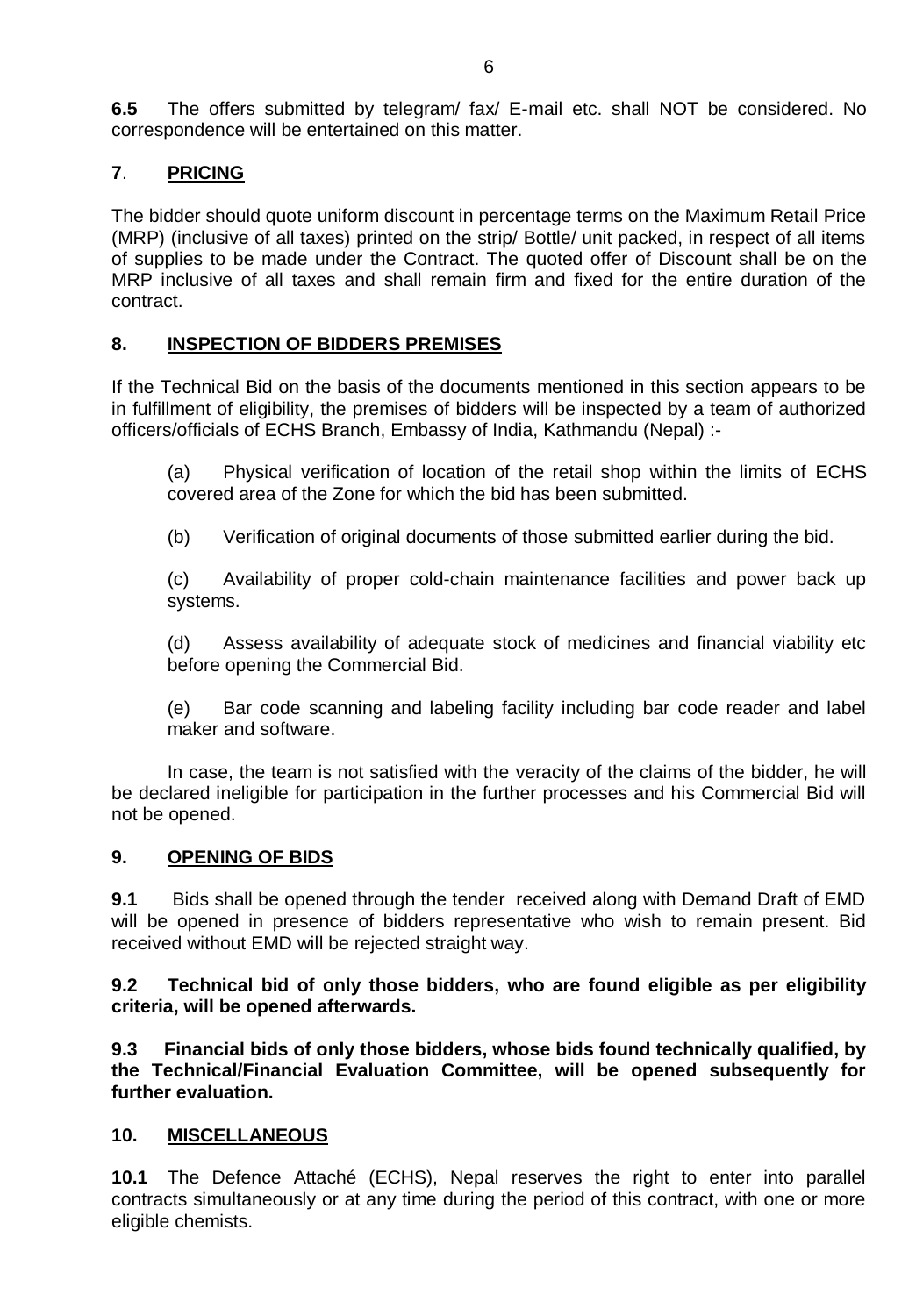**10.2** Appointed chemist shall attend the meetings fixed by the Local Advisory Committee in the ECHS Polyclinic as and when called for.

**10.3** Those chemists, whose contracts had been terminated by ECHS during the last three years on charges of substitution of medicines, over charging, misbehavior with ECHS beneficiaries/officers, non-adherence to the terms and conditions of contract, etc. shall not be considered for empanelment as authorized local chemist under ECHS. An affidavit that the contract of the bidder (in case the bidder was earlier empanelled) was not terminated by ECHS in the preceding three years shall be submitted.

**10.4** The successful Bidder's Earnest Money will be discharged upon the Bidder executing the Contract and furnishing the Performance Security. Unsuccessful Bidder's Earnest Money will be discharged/returned within 30 days after the expiration of the period of tender offer validity prescribed by the ECHS.

**10.5** One bidder can apply for all three Polyclinics and will be allotted, all three Polyclinics for the purpose of Supply of medicines/drugs & reagents under the contract. In case of identical offers with same rate of discount for two or more ECHS Polyclinics by a bidder, decision of the Tender Committee will be final in regard to allotment of ECHS Polyclinics to that firm for the purpose of this contract.

#### **The following Tie-breaker procedure will be adopted to break the tie (in order of listing)**:-

1. Distance of the Chemist's premises from the ECHS Polyclinics (nearer the Chemist, more the preference)

- 2. Turnover of the Bidder: More the turnover, more the preference
- 3. Duration of Establishment: Longer the period of establishment, more the preference.

**10.6** In case of identical discount offer by more than one Bidder for a Polyclinic, the following Tiebreaker procedure will be adopted to break the tie (in order of listing):

1. Distance of the Chemist's premises from the Polyclinic (nearer the Chemist, more the preference)

- 2. Turnover of the Bidder: More the turnover, more the preference
- 3. Duration of Establishment: Longer the period of establishment, more the preference.

**10.7** If there is no eligible bidder for a ECHS Polyclinic, the empanelled chemists of the other Polyclinics with highest offered rate of discount in the zone may be considered for empanelment / allotment by the tender committee, failing which the chemist with next highest discount in the zone will be offered the contract, if otherwise eligible, and so on.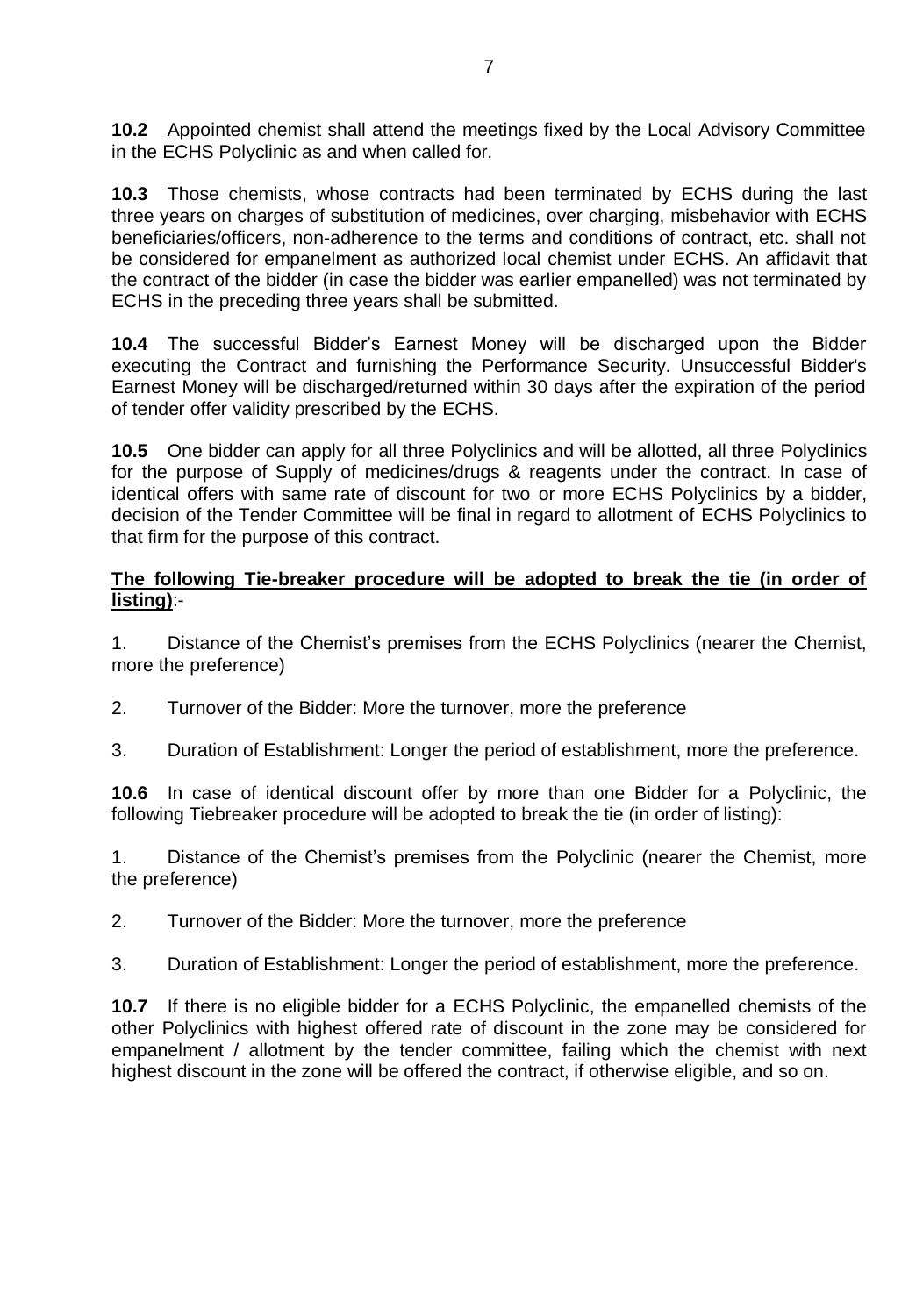# **SECTION - II**

# **CONDITIONS OF CONTRACT**

# 1. **COLLLECTION OF INDENT FOR SUPPLY**

The Authorized Local Chemist or his representative shall receive local purchase indent online through internet from the allotted ECHS Polyclinics during the time allotted before the specified closing hours from the allotted ECHS Polyclinics.

## 2. **DELIVERY OF SUPPLIES**

The delivery of supplies in full will be made on the next working day by 9.00 a.m. or at the opening hours of ECHS Polyclinics, whichever is later, at the premises of the ECHS Polyclinics indenting the supplies or in case of emergency at the residence of the patients as directed by Officer-in-Charge of the ECHS Polyclinic.

## 3. **NON SUBSTITUTION**

In case of indent for specific brand of medicines/drugs & reagents, the brand shall not be substituted.

## 4. (4.1) **PACKED SUPPLIES**

Supplies are required to be made in original packing of manufacturer. The packing should approximately be nearest to the total quantity demanded of any particular medicine/drug & reagents on any particular day.

#### 4.2 **INDIVIDUAL PACKETS**

The local chemist shall supply bar-coded medicines indented for one patient in one packet and write the name and the Beneficiary smart card/temporary card number on the packet of the patient.

#### 5. **AUTHORITY SLIP**

In case an Authorized Medical Attendant of the ECHS Polyclinic concerned gives any 'By Hand' Authority Slip to a beneficiary, the medicines will be supplied immediately to the beneficiary for a period as mentioned in the slip or for upto 7 days or nearest pack size.

6. **LIFE PERIOD OF MEDICINES SUPPLIED**: Every medicine has its own shelf-life period mentioned on the label of medicine. The shelf life of medicines supplied should not have passed more than half of its shelf life at the time of supply.

# 7. 7.1 **ONLINE CONNECTIVITY WITH ECHS POLYCLINICS**:

The local chemist shall ensure reliable internet connectivity to ensure connectivity to ECHS Network to receive online indent from the ECHS Polyclinic(s). Copies of the indent shall be printed by the local chemist on plain computer stationary as per the specifications prescribed by ECHS. The chemist must also have facilities for bar code printing as well as bar code scanning.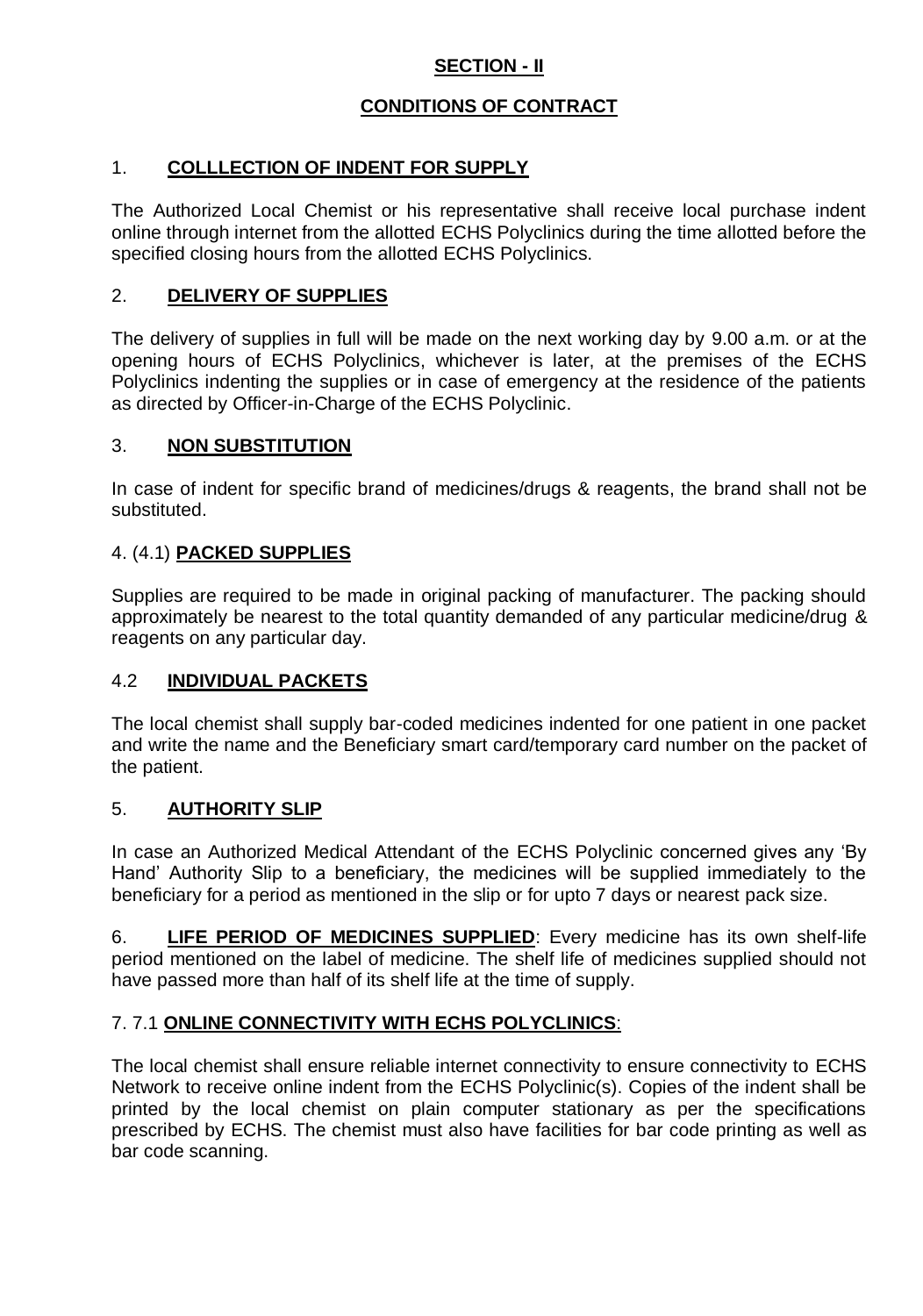# 7.2 **PRESENTATION OF BILLS**:

(i) The Authorized Local Chemist shall present the bill to respective unit for the supplies made during each fortnight (1 to 15 & 16 to 30/31) within ten days of closing of each respective fortnight. The bill should clearly indicate the details of the supplies made each day such as name of the item, name of manufacturer, batch No., date of manufacture & expiry date, name of beneficiary, ECHS Smart Card/Temporary Card ID No. with date, rate, discount as per contract etc. and any other information required by the ECHS.

(ii) The bill shall be supported by the original indent along with the certificate from the Chief Medical Officer In charge of the ECHS Polyclinic under his/her signature, with date, seal of the office for receipt of the items indented.

Incomplete bills not accompanied by any of the particulars mentioned in (i) above will not be entertained.

#### 8. **PERIOD UPTO WHICH SUPPLY ORDERS WILL BE PLACED**

Supply orders will be placed against the contract up to the last date of the contract. Orders received even on the closing date should be honored in accordance with the terms of contract even though the last date of the contract may have expired on the date of supply of medicines.

## 9. **PERFORMANCE SECURITY**

The amount of Performance Security shall be liable to be forfeited if the medicines supplied by the Authorized Local Chemist against the indents placed on them in pursuance of this contract are subsequently found as having been stolen from anywhere or are not conforming to quality. The Performance Security is also liable to be forfeited if the authorized chemist:

(i) Fails to adhere to the terms of the Contract or

(ii) Supplies any sub-standard, spurious drugs or substitutes medicines/drugs & reagents.

- (iii) Delays supplies.
- (iv) Over charges.

(v) If the chemist is found engaged in corrupt and fraudulent practices including subcontracting.

(vi) The Chemist should not stop the supplies of the medicines/drugs & reagents without giving 30 days notice.

#### 10. **DEDUCTIONS FOR DELAY/ DEFAULT**

10.1 In case of indent for specific brand of medicines, the same shall not be substituted. If any such case is noticed during subsequent scrutiny after or before the payment, then supplier will be penalized NPR 1600/- along with the cost of the specific brand of medicines for each such default.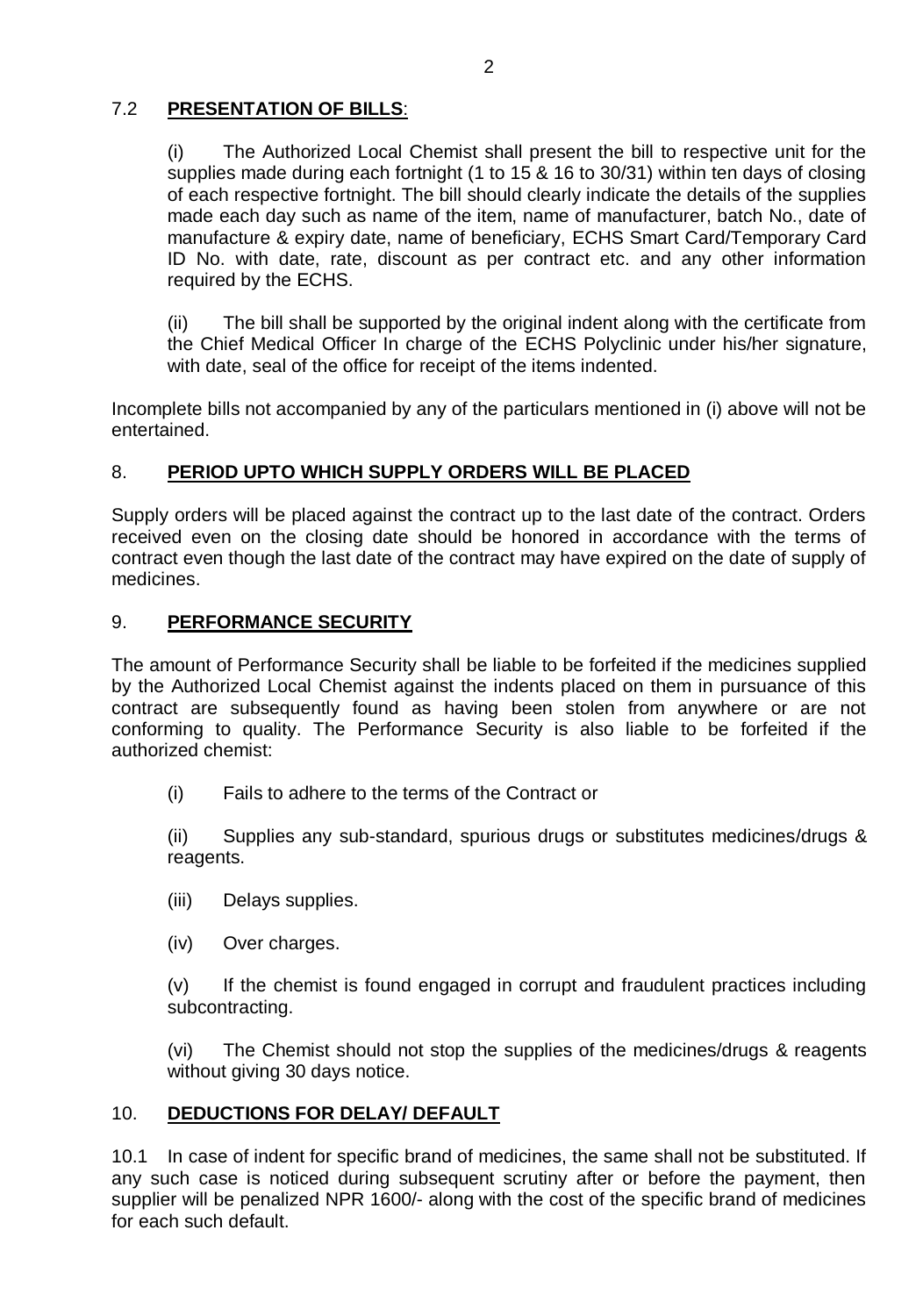10.2 The indented medicines/drugs & reagents shall be supplied in full on the next working day by 9.00 a.m. or at the opening hours of ECHS Polyclinic, whichever is later, at the premises of the ECHS Polyclinics. In case of emergency, the indented drugs shall be delivered at the residence of the patients as directed by OIC of the ECHS Polyclinic. In the event of non-supply of indented medicines/drugs & reagents in time as aforesaid, NPRs. 800/- will be deducted from the bill of the chemists for each day or part thereof of delay in respect of each brand.

# 11. **TERMINATION FOR DEFAULT**

ECHS (Nepal) may, without prejudice to any other remedy for breach of contract, by written notice of default sent to the bidder, terminate the Contract in whole or part:

(a) If the bidder fails to provide any or all of the services within the period(s) specified in the Contract

(b). If the bidder fails to perform any other obligation(s) under the Contract.

(c). If the bidder, in the judgment of the ECHS (Nepal) has engaged in corrupt or fraudulent practices in competing for or in executing the Contract including subcontracting.

# 12. **RESERVATION OF RIGHT FOR APPOINTMENT OF MORE CHEMISTS FOR EACH ECHS UNIT**:-

The Defence Attaché, Embassy of India, Kathmandu (Nepal) reserves the right to appoint any number of Authorized Local Chemists for each Polyclinic. The Defence Attaché, Embassy of India, Kathmandu (Nepal) also reserves the right to allocate, reallocate the ECHS Polyclinics, existing and new ones, under the ECHS that may be set up during the currency of the contract. Defence Attaché, Embassy of India, Kathmandu (Nepal) also reserves the right to decide which chemist shall normally serve which ECHS Polyclinic. Without prejudice to the right, emergency purchases can be preferred from any of the empanelled chemist irrespective of such allotment of unit to each Authorized Local Chemist for purchase of normal supplies.

# 13. **SUPPLY OF MEDICINES**:

13.1 Sufficient stock of standard quality of medicines at all times will have to be maintained by the chemist, to avoid inconvenience to the ECHS beneficiaries.

13.2 In case of failure or refusal on chemist's part to supply the medicines to the purchaser/ beneficiaries within the time as provided in the relevant clauses of this tender document, the contract is liable to be terminated /cancelled at chemist's risk and cost. Any additional cost involved in arranging supply from alternative source will be recovered from the chemist. This will be in addition and without prejudice to the deduction in clauses 12 & 13.

13.3 The chemist will indicate batch number, name of manufacturer, date of expiry of drugs indented in the relevant columns of the Indent sheet at the time of supplying the medicines/drugs & reagents to the concerned ECHS Polyclinic(s).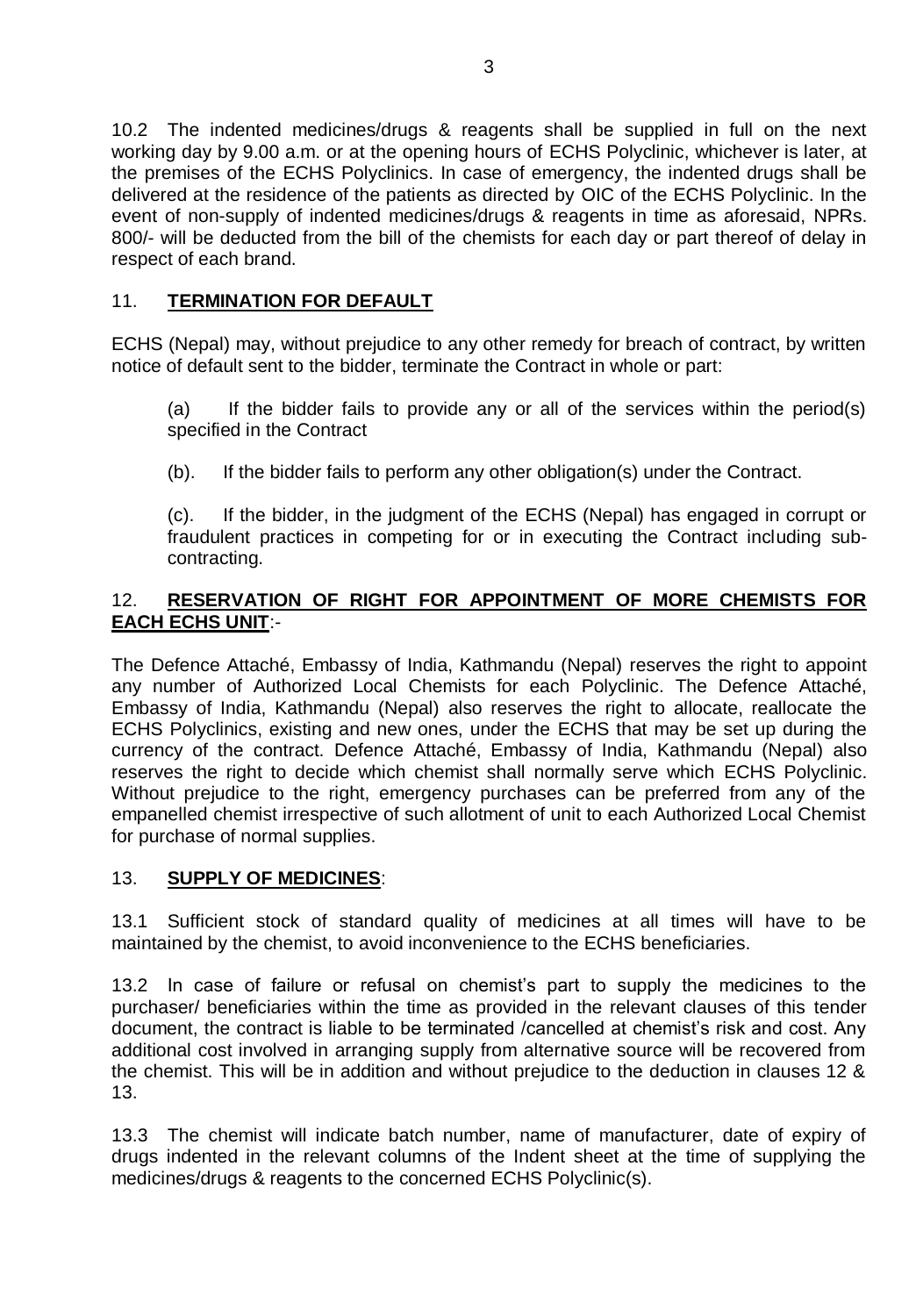13.4 (a) The medicines/drugs & reagents to be supplied shall be of standard quality. In case it is found that a medicines/ drug & reagents is expired or is near the date of expiry, found not of standard quality, substandard or spurious, supplier's (Appointed Authorized Local Chemist) firm will be liable to be debarred for a period of 3 years besides other legal action that may be initiated against them as per law. In case the supplier fails to supply indented drugs/medicines & reagents then ECHS beneficiary will be entitled to procure the same from other chemist and the supplier will be liable to reimburse in full the price paid by the ECHS beneficiary. However the chemist will be allowed to claim what would be payable to him for the medicines as per the agreed terms and conditions.

(b) In case of indent of drugs by a specific brand of medicines, the same shall not be substituted by another brand. If any such case is noticed during subsequent scrutiny after or before the payment, the supplier will be penalized for **NPR 1600/-** in addition to the cost of the specific brand of medicine indented for each such default.

13.5 The designated chemist shall deliver the indented medicines in separate packets for each and every individual beneficiary.

13.6 **Force Majeure**: Supplier shall not be liable for forfeiture of its performance security, imposition of penalty or termination for default, if and to the extent that its delay in performance or other failure to perform its obligations under the contract is the result of an event of Force Majeure which means an event beyond the control of the supplier and not involving the supplier's fault or negligence and not foreseeable. Such events may include, but are not limited to, acts of the purchaser either in its sovereign or contractual capacity, wars or revolutions, fires, floods, epidemics, quarantine restrictions and freight embargos. If a force majeure situation arises the supplier shall promptly notify the purchaser in writing of such conditions and the cause thereof. Unless otherwise directed by the purchaser in writing, the supplier shall continue to perform its obligations under the contract as far as is reasonably practical and shall seek all reasonable alternative means for performance not prevented by the force majeure event.

#### 14. **INDEMNITY**

The bidder shall indemnify the ECHS against all actions, suits, claims and demands brought or made against it in respect of anything done or committed to be done by the bidder in execution of or in connection with the work of this contract and against any loss or damage to the ECHS in consequence to any action or suit being brought against the bidder for anything done or committed to be done in the execution of this contract. The bidder will abide by the job safety measures prevalent in Nepal and will free the ECHS from all demands or responsibilities arising from accidents or loss of life, the cause of which is the bidder's negligence. The bidder will pay all indemnities arising from such incidents without any extra cost to ECHS and will not hold the ECHS responsible or obligated. The ECHS may at its discretion and entirely at the cost of the bidder defend such suit, either jointly with the bidder or single in case the latter chooses not to defend the case.

# 15. **PAYMENT**

The Authorized Local Chemist shall submit claims for payment of bills twice in a month. Payments of the bills presented will normally be arranged in 4 to 6 weeks from the date of presentation of the bill however, the authorized chemist shall make no claim from the ECHS Branch, Embassy of India, Kathmandu (Nepal) in respect of interest or damages in case the payment is delayed for any reasons. The payment will be made through ECS for which bidder should give requisite ECS Mandate Form with details of bank address, Account No. etc & a copy of the cancelled cheque.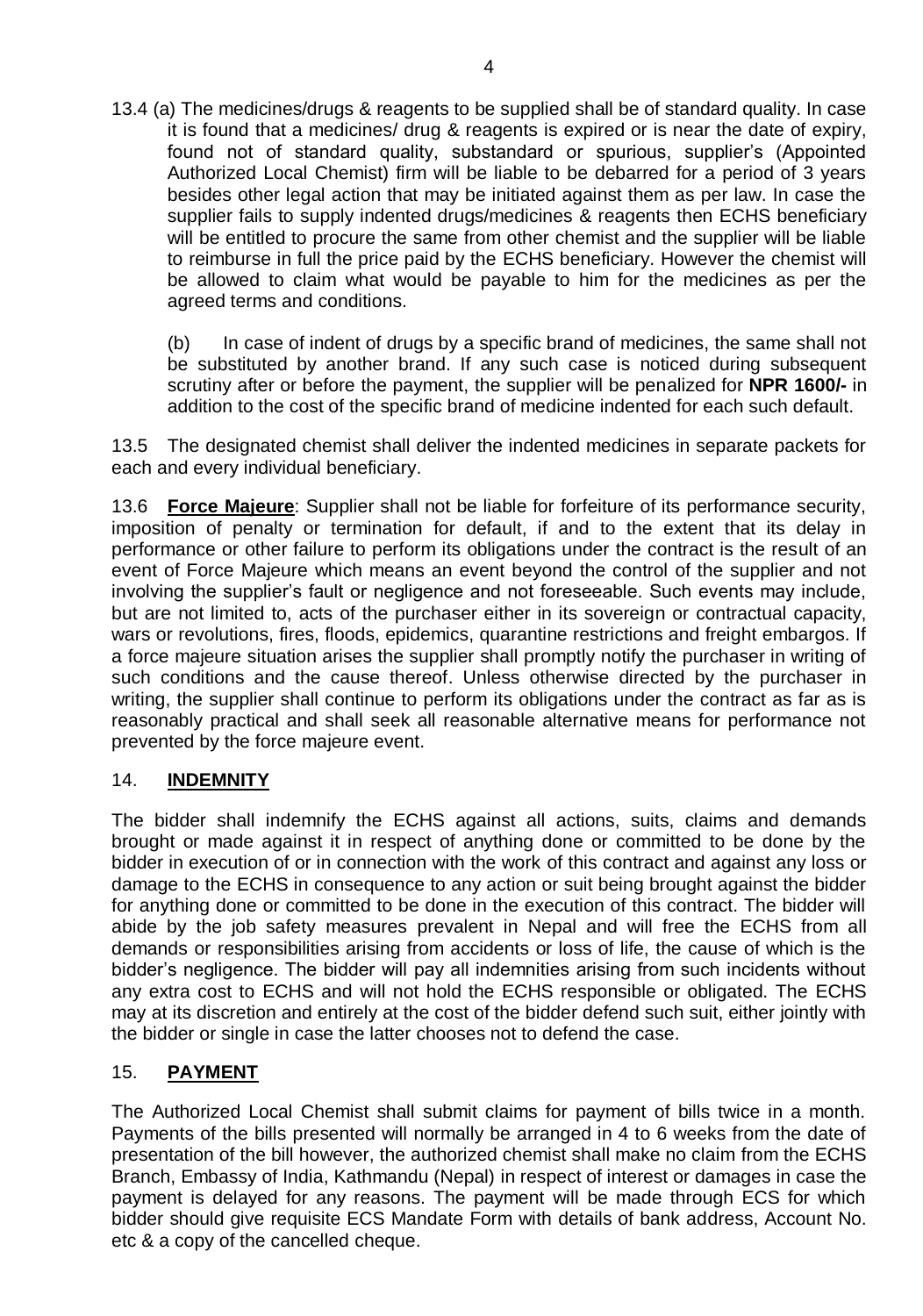#### 16. **ARBITRATION**

(i) In the event of any dispute or difference between the parties hereto, such disputes or differences shall be resolved amicably by mutual consultation. If such resolution is not possible, then the unresolved dispute or difference shall be referred to arbitration of the sole arbitrator to be appointed by the Ambassador, Embassy of India, Kathmandu (Nepal), on the recommendation of the Defence Attaché, Embassy of India, Kathmandu (Nepal). The venue of such arbitration shall be at Kathmandu or any other place, as may be decided by the arbitrator. The language of arbitration proceedings shall be English. The arbitrator shall make a reasoned award (the 'Award'), which shall be final and binding on the parties. The cost of the arbitration shall be shared equally by the parties to the agreement. However, expenses incurred by each parties in connection with the preparation, presentation shall be borne by the party itself.

(ii) Pending the submission of and / or decision on a dispute, difference or claim, or until the arbitral award is published, the party shall continue to perform all of their obligations under this agreement without prejudice to a final adjustment in accordance with such award".

#### 17. **NOTICES**:

17.1 Any notice given by one party to the other, pursuant to this Contract shall be sent to other party in writing by registered post or by facsimile and confirmed by original copy by post to the other Party's address as below.

ECHS\* Office of the Assistant Military Attaché (ECHS), Embassy of India, Kathmandu (Nepal)

Bidder\*\_\_\_\_\_\_\_\_\_\_\_\_\_\_\_\_\_\_\_\_\_\_\_\_\_\_\_\_\_\_\_\_

\_\_\_\_\_\_\_\_\_\_\_\_\_\_\_\_\_\_\_\_\_\_\_\_\_\_\_\_\_\_\_\_

17.2 Notice shall be effective when delivered or on the notice's effective date, whichever is later.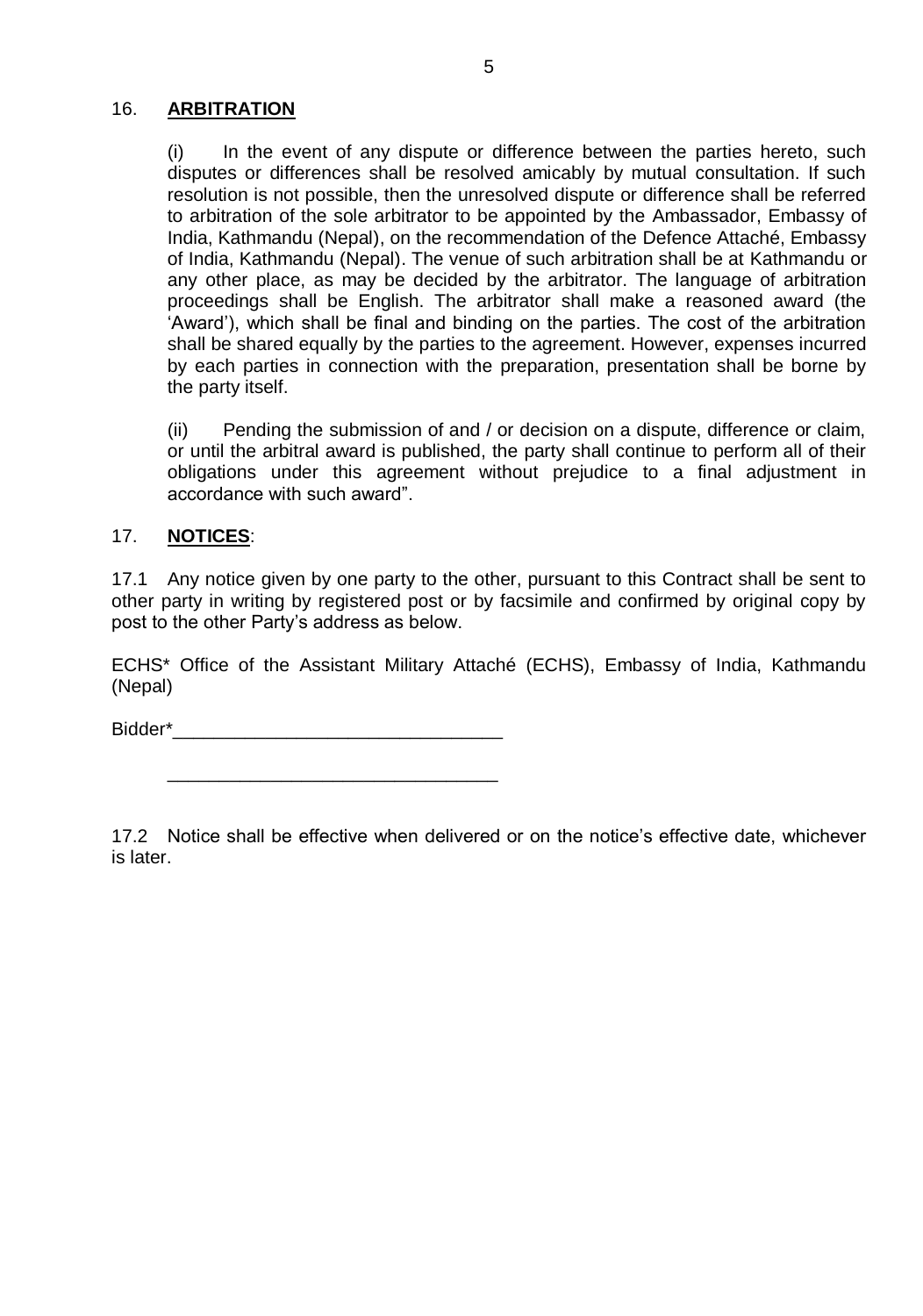#### **EMPANELMENT OF CHEMIST FOR ECHS POLYCLINICS (KATHMANDU/POKHARA/DHARAN)**

PERFORMANCE SECURITY FORM (PSF) **(For an amount of 5% of the expected business in respect of ECHS Polyclinics allotted to him for supply of medicines/drugs & reagents)**

To,

The President of India Through Defence Attaché Embassy of India Kathmandu (Nepal)

WHEREAS **EXECUTE:** WHEREAS **EXECUTE:**  $\sim$  2008) **Manual Contract CONSUMING CONSUMING CONSUMING CONSUMING CONSUMING CONSUMING CONSUMING CONSUMING CONSUMING CONSUMING CONSUMING CONSUMING CONSUMING CONSUMING CONSUMING CONSUM** bidder) hereinafter called "Successful Bidder" has undertaken, purchase Contract No. \_\_\_\_\_\_\_\_\_\_\_\_\_\_\_\_\_\_\_\_\_\_\_\_\_\_\_\_\_\_ dated, \_\_\_\_\_\_\_\_\_\_\_\_\_\_\_\_ 2022 to \_\_\_\_\_\_\_\_\_\_\_\_\_\_\_\_\_\_\_\_\_\_\_\_\_\_\_\_\_\_\_\_\_ (Description of Services) hereinafter called "the Contract" in pursuance of Tender Document dated **Example 20** issued by AND WHEREAS it is one of the terms of the tender document that the successful bidder has to submit a **Performance Bank Guarantee** by a nationalized bank for entering into a contract. AND WHEREAS it has been stipulated by you in the said contract that the successful bidder shall furnish you with a bank guarantee by a nationalized bank for the sum specified therein as security for the compliance with the successful bidder's performance obligations in accordance with the contract. AND WHEREAS we have agreed to give guarantee for the successful bidder. THEREFORE WE hereby affirm that we are guarantors and responsible to you up to a total sum of Rs. --------/ Rupees only) and we undertake to immediately pay you, upon your first written demand declaring the successful bidder to be in default under the contract and without demur cavil or argument, any sum or sums within the amount as aforesaid, without your needing to prove or to show the grounds or reasons for your demand or the sum specified therein. A letter from your office that the successful bidder has committed default in the due and faithful performance of all or any of its obligations under and in accordance with the contract shall be conclusive, final and binding on us. We further agree that you shall be the sole judge as to whether the successful bidder is in default in due and faithful performance of its obligations under the contract and your decision that he is in default shall be final and binding on us, notwithstanding any differences between you and successful bidder or any disputes between you and him pending before an Arbitrator or any other court or tribunal or authority. In order to give effect to this guarantee you shall be entitled to act as if we are the principal debtor and any change in our constitution or that of successful bidder shall not, in any way, or manner affect our liability or obligation under this guarantee. You shall have liberty, without affecting in any manner our liability under this guarantee, to vary at any time, the terms and conditions of the contract or to extend the time or period for compliance or to postpone for any time the exercise of any of your rights or enforce or forebear from enforcing any of the terms and conditions of the contract and we shall not be released from our liability or obligation under this guarantee by any exercise of such liberty by you or other forbearance, indulgence, act or omission on your part.

We undertake not to revoke this guarantee during its currency.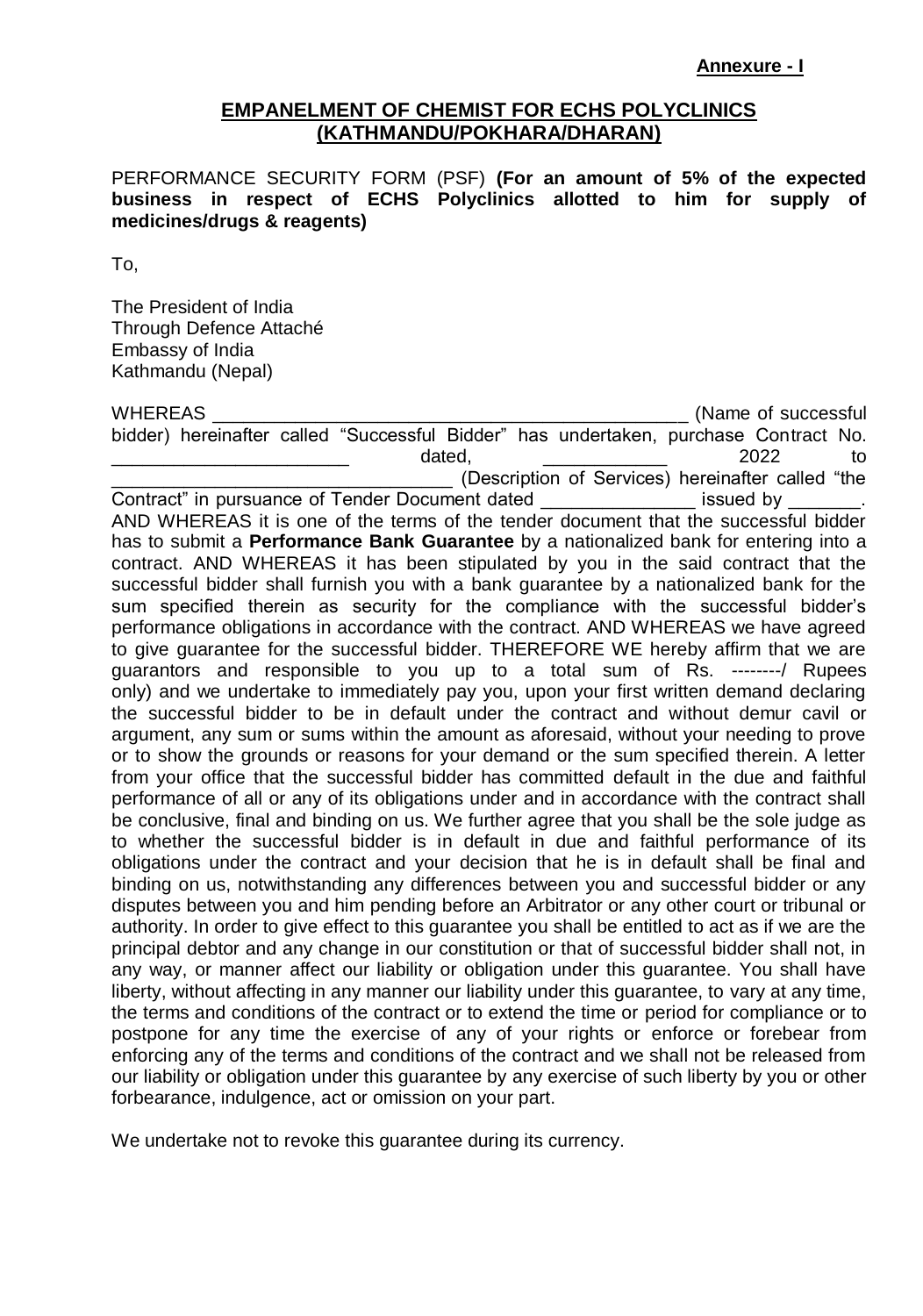Any notice by way of request, demand or otherwise hereunder may be sent by post addressed to us at above referred branch, which shall be deemed to have been duly authorized to receive such notice and to effect payment thereof forthwith, and if sent by post it shall be deemed to have been given at the time when it ought to have been delivered in due course of post and in proving such notice, when given by post, it shall be sufficient to prove that the envelope containing the notice was posted and a certificate signed by any of your officers that the envelope was so posted shall be conclusive.

This guarantee shall come into force with immediate effect and shall remain in force and effect for a period of six months beyond the validity of the contract or until it is released by you pursuant to the provisions of the contract.

| Signed and sealed this | day of 2022 at |  |
|------------------------|----------------|--|
|                        |                |  |

SIGNED, SEALED AND DELIVERED For and on behalf of (Name of the bank)

By:

| (Signature)   |  |
|---------------|--|
| (Name:        |  |
| (Designation: |  |
| (Address:     |  |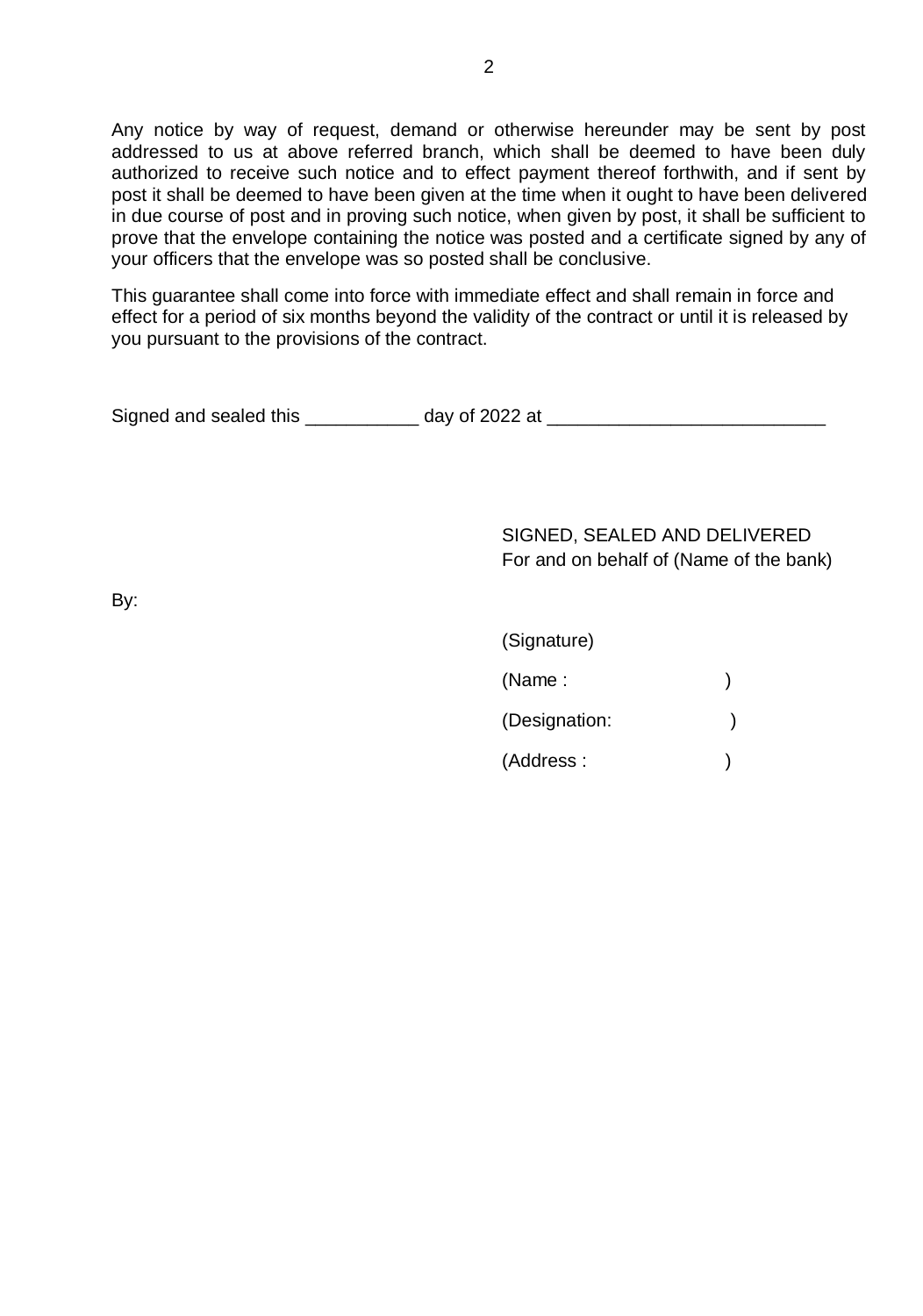# **TENDER ACCEPTANCE LETTER**

## **(To be given on Company Letter Head)**

Date:

To,

**Sub: Acceptance of Terms & Conditions of Tender.** 

**Tender Reference No: \_\_\_\_\_\_\_\_\_\_\_\_\_\_\_\_\_\_\_\_\_\_\_\_**

\_\_\_\_\_\_\_\_\_\_\_\_\_\_\_\_\_\_\_\_\_\_ \_\_\_\_\_\_\_\_\_\_\_\_\_\_\_\_\_\_\_\_\_\_ \_\_\_\_\_\_\_\_\_\_\_\_\_\_\_\_\_\_\_\_\_\_

Name of Tender/Work:  $\Box$ 

Sir,

1. I/ We have downloaded / obtained the tender document(s) for the above mentioned 'Tender/Work' from the web site(s) namely:

\_\_\_\_\_\_\_\_\_\_\_\_\_\_\_\_\_\_\_\_\_\_\_\_\_\_\_\_\_\_\_\_\_\_\_\_\_\_\_\_\_\_\_\_\_\_\_\_\_\_\_\_\_\_\_\_\_\_\_\_\_\_\_\_\_\_\_\_\_\_\_\_\_ \_\_\_\_\_\_\_\_\_\_\_\_\_\_\_\_\_\_\_\_\_\_\_\_\_\_\_\_\_\_\_\_\_\_\_\_\_\_\_\_\_\_\_\_\_\_\_\_\_\_\_\_\_\_\_\_\_\_\_\_\_\_\_\_\_\_\_\_\_\_\_\_\_

\_\_\_\_\_\_\_\_\_\_\_\_\_\_\_\_\_\_\_\_\_\_\_\_\_\_\_\_\_\_\_\_\_\_\_\_\_\_\_\_\_\_\_\_\_\_\_\_\_\_\_\_\_\_\_\_\_\_\_\_\_\_\_\_\_\_\_\_\_

as per your advertisement, given in the above mentioned website(s).

2. I / We hereby certify that I / we have read the entire terms and conditions of the tender documents from Page No. \_\_\_\_\_\_\_ to \_\_\_\_\_\_ (including all documents like annexure (s), schedule(s), etc .,), which form part of the contract agreement and I / we shall abide hereby by the terms / conditions / clauses contained therein.

3. The corrigendum(s) issued from time to time by your department/ organization too have also been taken into consideration, while submitting this acceptance letter.

4. I / We hereby unconditionally accept the tender conditions of above mentioned tender document(s) / corrigendum(s) in its totality / entirety.

5. In case any provisions of this tender are found violated , then your department/ organization shall without prejudice to any other right or remedy be at liberty to reject this tender/bid including the forfeiture of the full said earnest money deposit absolutely.

> Yours Faithfully, (Signature of the Bidder, with Official Seal)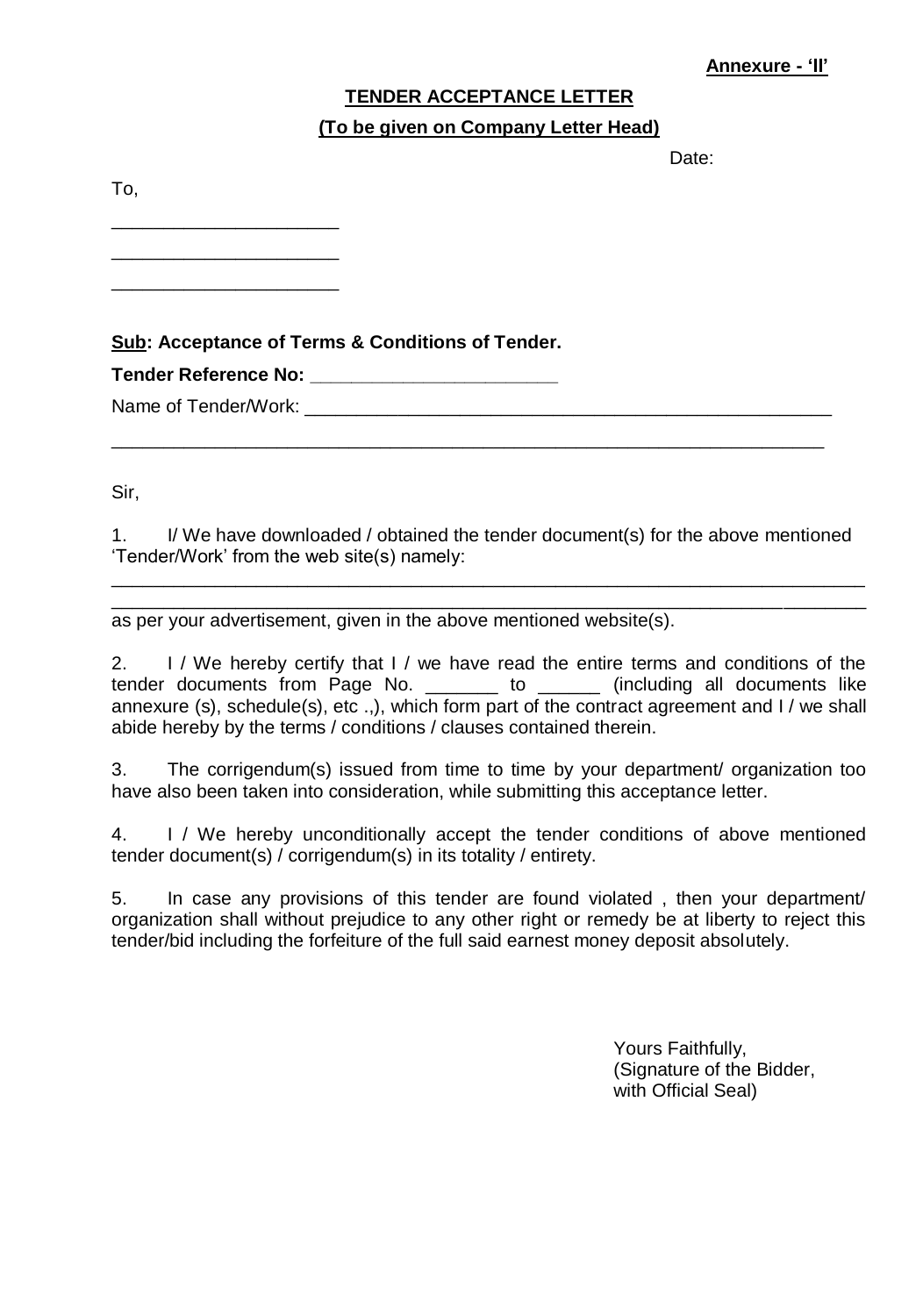# **EMPANELMENT OF CHEMIST FOR ECHS POLYCLINICS (NEPAL)**

# **Declaration of Bidder**

### **From:**

Complete address of the bidder With Phone/ Fax, Mobile No & E-mail Address.

**To:** 

Assistant Military Attaché (ECHS) Embassy of India Kathmandu (Nepal)

Dear Sir,

1. I / We hereby offer to supply medicines/drugs & reagents to ECHS Polyclinic as indicated in the Bid notice or to such polyclinics/hospitals/units, you may specify in the acceptance of Bid at the rate given in Price Bid attached and agree to hold this offer open till \_\_\_\_\_\_\_\_\_\_\_\_\_\_\_\_\_\_\_\_. I / we shall be bound by a communication of acceptance dispatched within the prescribed time.

2. I / we have understood the Instructions to the Bidders and Conditions of Contract and fully accept them.

3. I / we are fully aware of the nature of medicines/drugs & reagents required and my / our offer is to supply the medicines/drugs strictly in accordance with the requirements of ECHS.

4. I / we agree to arrange supplies of standard quality medicines / drugs & reagents in accordance with the nomenclature, specifications and packages given in the local purchase indents.

5. I / we agree that the supply of aforesaid will comply with provisions of Drugs & Cosmetics Act, \_\_\_\_\_\_\_\_\_\_ and rules made there under.

6. My / our shop is situated within ECHS COVERED AREA OF THE ZONE.

7. My / our firm has not been convicted by the State Drugs Authorities and no case is pending under the Drugs Act 1978 (2035BS) and Rules, Department of Drug Administration, Ministry of Health and Population, Government of Nepal.

| SIGNATURE OF WITNESS        | SIGNATURE OF BIDDER |  |  |
|-----------------------------|---------------------|--|--|
| <b>NAME</b>                 | <b>NAME</b>         |  |  |
| <b>ADDRESS</b>              | <b>ADDRESS</b>      |  |  |
| $DATE: \dots, \dots, \dots$ | DATE: //            |  |  |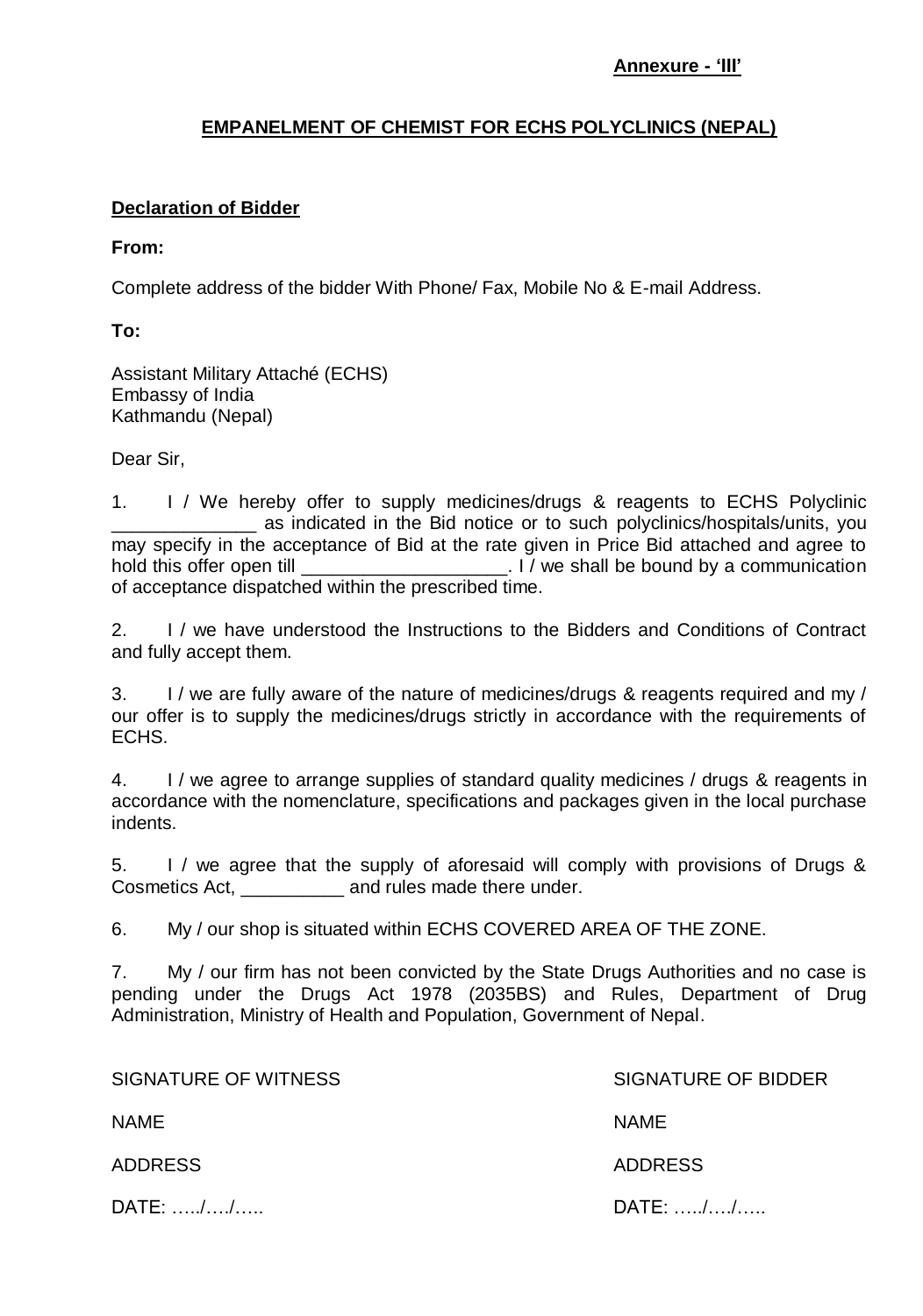#### **EMPANELMENT OF CHEMIST FOR ECHS POLYCLINICS (NEPAL) PRICE BID**

#### **From:**

Complete address of the bidder With Phone/ Fax, Mobile No & E-mail Address.

#### **To:**

Assistant Military Attaché (ECHS) Embassy of India Kathmandu (Nepal)

Dear Sir,

I / We hereby offer to supply medicines/drugs & reagents to ECHS Polyclinic at the rate given below :-

1. Uniform Discount on the Printed MRP (Maximum Retail Price inclusive of all taxes) offered on all items of supply :-

- (a) …………………………………….. (In percentage term - in Figures)
- (b) …………………………………….. (In percentage term-in Words)

2. I also undertake to keep the above quoted rate of discount on the Printed MRP (Maximum Retail Price) on all items of supplies valid till duration of this contract.

3. I also undertake the medicines shall be provided timely as per indent and no "substitute medicines & reagents" will be supplied.

Signature \_\_\_\_\_\_\_\_\_\_\_\_\_\_\_\_\_\_\_\_\_

Name

Rubber Stamp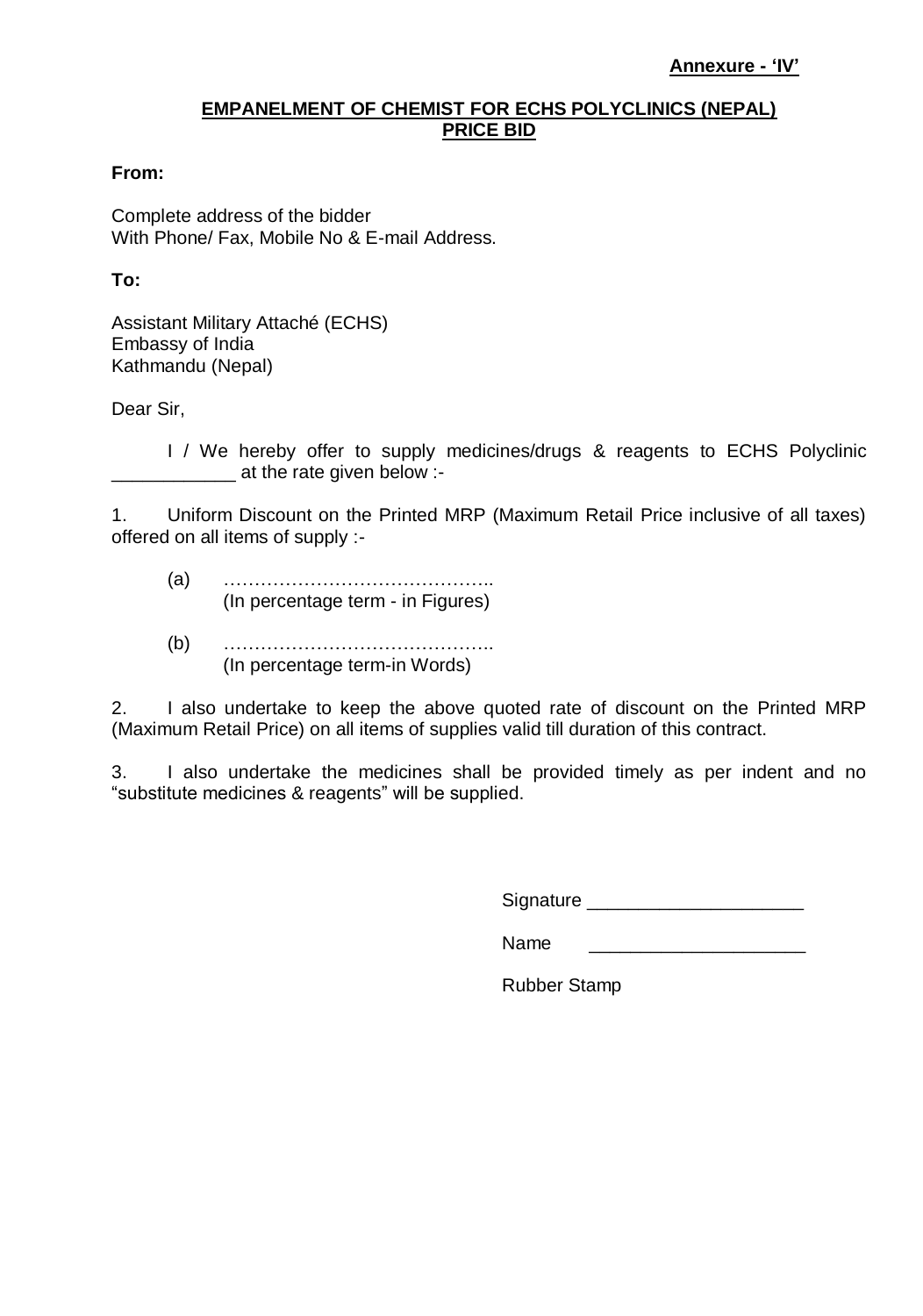#### **Annexure - 'V'**

#### **NON CONVICTION CERTIFICATE**

#### **From:**

Complete address of the bidder With Phone/ Fax, Mobile No & E-mail Address.

**To:** 

Assistant Military Attaché (ECHS) Embassy of India Kathmandu (Nepal)

Dear Sir,

My firm has not been convicted by the State Drugs Authorities and no case is pending under the Drugs Act 1978 (2035 BS) and Rules, department of Drug Administration, Ministry of Health and Population, Nepal.

SIGNATURE OF WITNESS SIGNATURE OF BIDDER

NAME NAME

DATE: …../…./….. DATE: …../…./…..

ADDRESS ADDRESS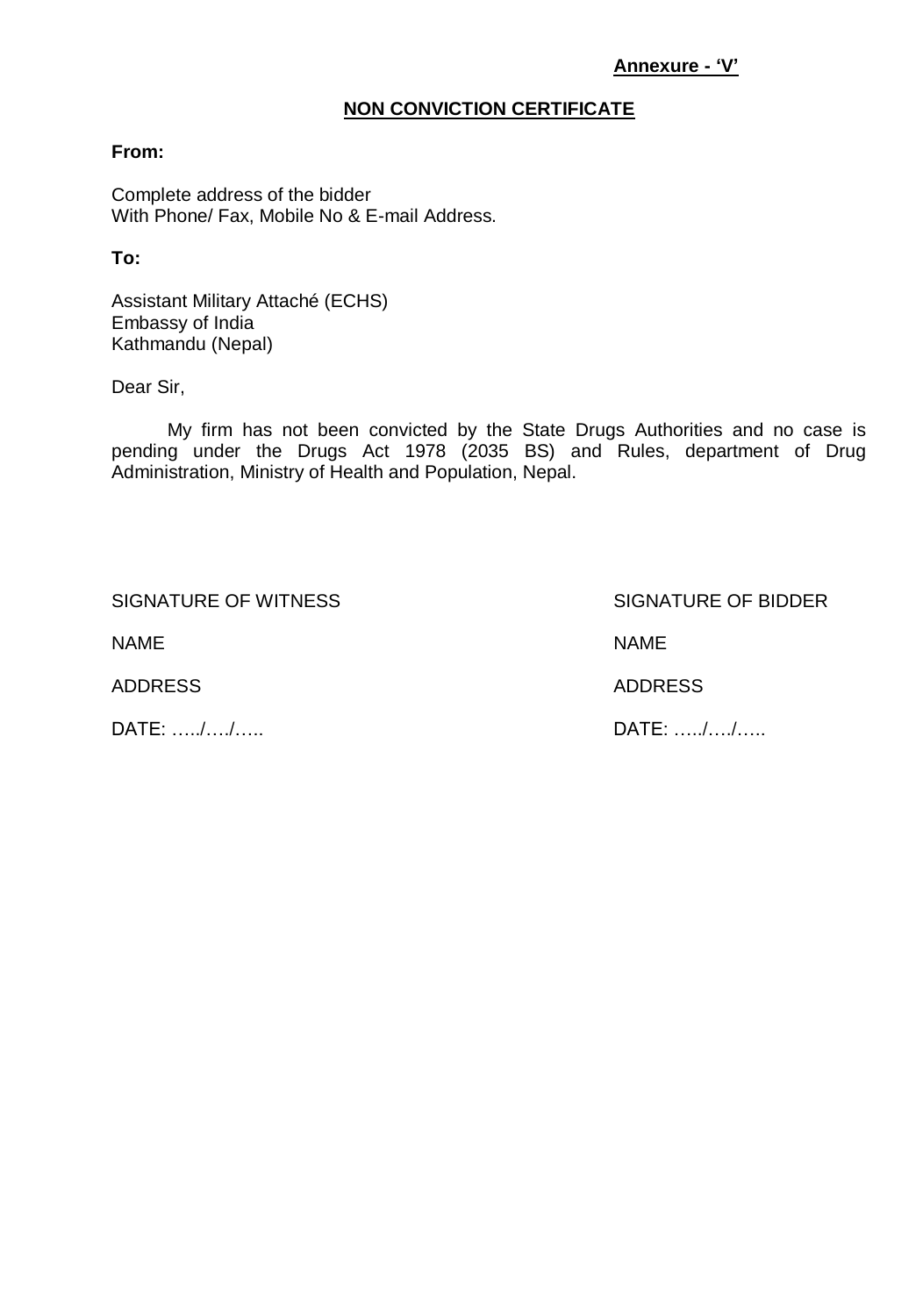#### **Annexure - 'VI'**

# **EMPANELMENT OF CHEMIST FOR ECHS POLYCLINICS (NEPAL)**

#### **To:**

The President of India Through Defecen Attache (ECHS) Embassy of India Kathmandu (Nepal)

**Ref** : Individual Signing the Bid, as per tender documents clause No 5.02

**Name of Tender / Work** : Empanelment of Authorised Local Chemists (ALCs) for \_\_\_\_ ECHS Polyclinics (Kathmandu/Pokhara/Dharan) in Nepal

Dear Sir,

In reference to above that I am sole proprietor of this tender participant firm M/s \_\_\_\_\_\_\_\_\_\_\_\_\_\_\_\_\_\_\_\_\_\_\_\_\_\_\_\_\_\_ (Government of Nepal, Ministry of Health, Dept of Drug administration registration No \_\_\_\_\_\_\_\_\_\_\_\_\_\_\_\_\_\_\_ Inland Revenue Department PAN No and the line of the replacements with same capacity. I hereby signing the tender documents with same capacity. understand and undertake all the responsibility during this supply and fully comply with the terms and conditions regarding this supply, if my firm will be awarded.

#### Or

In reference to above that we partner of the firm of this tender participant firm M/s \_\_\_\_\_\_\_\_\_\_\_\_\_\_\_\_\_\_\_\_\_\_\_\_\_\_\_\_\_\_ (Government of Nepal, Ministry of Health, Dept of Drug administration registration No \_\_\_\_\_\_\_\_\_\_\_\_\_\_\_\_ Inland Revenue Department PAN No \_\_\_\_\_\_\_\_\_\_\_\_\_\_\_). We hereby signing the tender documents with same capacity. We understand and undertake all the responsibility during this supply and fully comply with the terms and conditions regarding this supply, if our firm will be awarded.

SIGNATURE OF BIDDER

NAME

ADDRESS

DATE: …../…./…..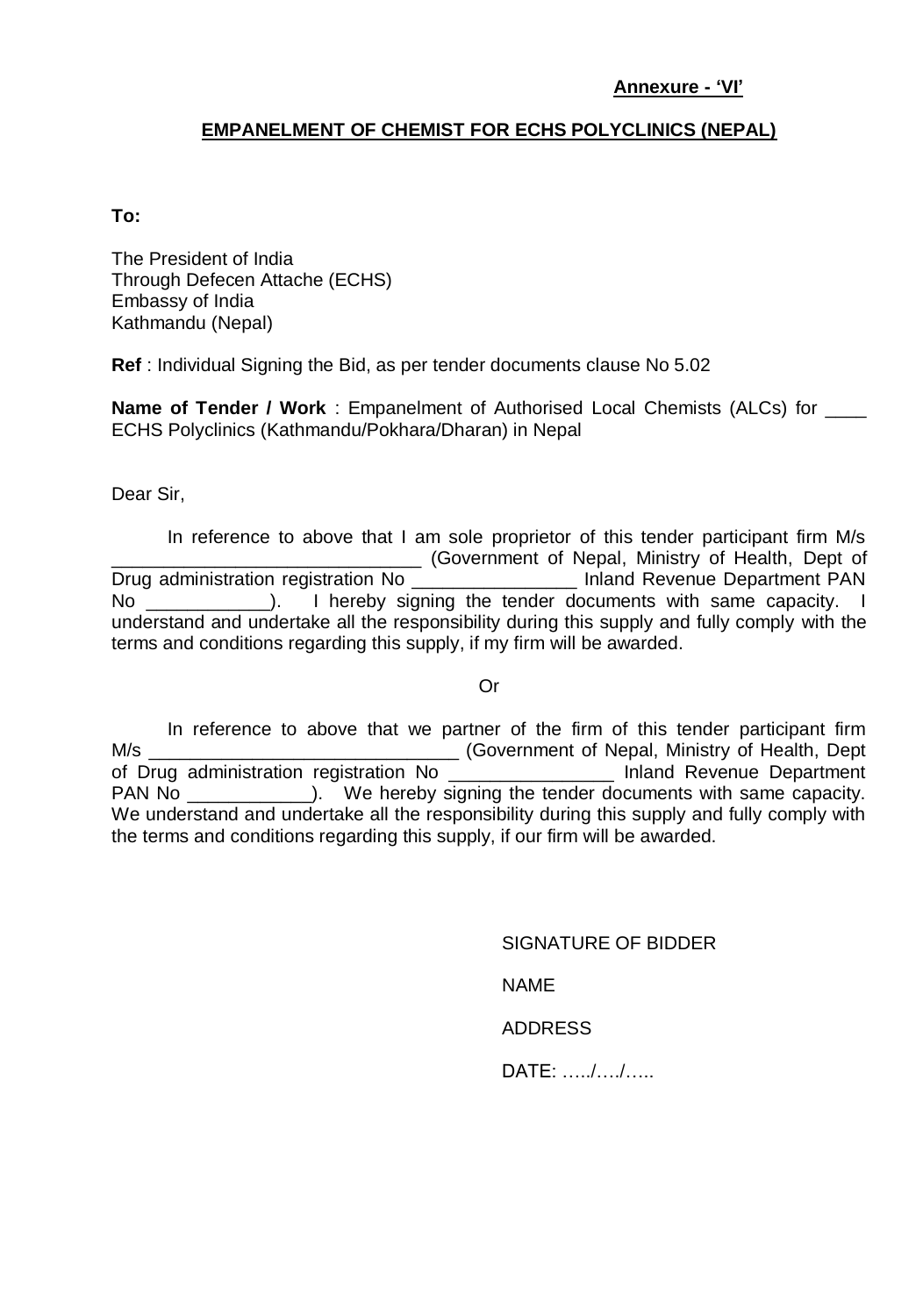# **CRITICAL DATE SHEET**

| Tender No. and File No.                              | 01 and 363/01/ALC/ECHS NEPAL                                                                                                     |
|------------------------------------------------------|----------------------------------------------------------------------------------------------------------------------------------|
| Name of Organization                                 | EX-SERVICEMEN CONTRIBUTORY HEALTH<br><b>SCHEME (ECHS)</b>                                                                        |
| Date of Issue/Publishing                             | 08 Jan 2022                                                                                                                      |
| Date for Pre-Bid Conference                          | 18 Jan 2022 (15:00h)                                                                                                             |
| Venue of Pre-Bid Conference                          | Office of the Defence Attaché<br>Defence Wing, Embassy of India,<br>Kathmandu (Nepal)                                            |
| Last Date and Time for submission<br>of Bids         | 21 Jan 2022 (16:00h)                                                                                                             |
| Date and Time of Opening of<br><b>Technical Bids</b> | 24 Jan 2022 (15:00h)                                                                                                             |
| <b>Address for Communication</b>                     | Office of the Assistant Military Attaché (ECHS)<br>Embassy of India, Kathmandu (Nepal)<br>Email id: amaechs.kathmandu@mea.gov.in |
|                                                      | Tele No: 01-4001569                                                                                                              |